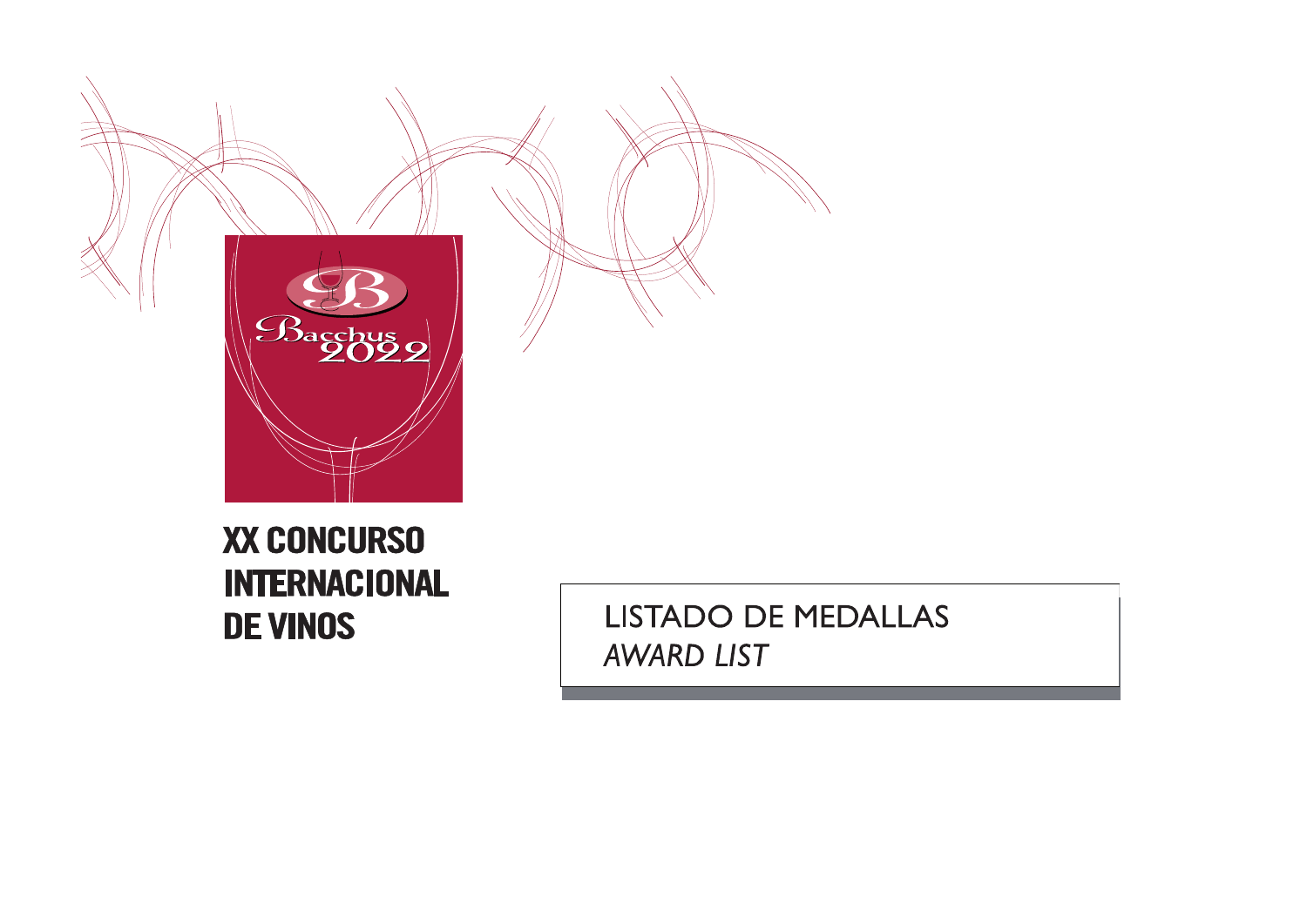

| MEJOR VINO BLANCO BACCHUS 2022                      |                                                      |      |                            |  |  |
|-----------------------------------------------------|------------------------------------------------------|------|----------------------------|--|--|
| <b>CLARION</b>                                      | <b>GONZALEZ BYASS S.A.</b>                           | 2018 | <b>SOMONTANO</b>           |  |  |
|                                                     |                                                      |      |                            |  |  |
| MEJOR VINO ROSADO BACCHUS 2022                      |                                                      |      |                            |  |  |
| <b>SINFO ROSADO</b>                                 | <b>BODEGAS SINFORIANO</b>                            | 2021 | <b>CIGALES</b>             |  |  |
|                                                     |                                                      |      |                            |  |  |
| MEJOR VINO TINTO BACCHUS 2022                       |                                                      |      |                            |  |  |
|                                                     |                                                      |      |                            |  |  |
| <b>LALOMBA FINCA LADERO</b>                         | <b>ZAMORA COMPANY</b>                                | 2017 | <b>RIOJA</b>               |  |  |
|                                                     |                                                      |      |                            |  |  |
| MEJOR VINO ESPUMOSO BACCHUS 2022                    |                                                      |      |                            |  |  |
| <b>CONDE DE CANTANHEDE</b><br><b>GRANDE RESERVA</b> | <b>ADEGA COOPERATIVA</b><br><b>DE CANTANHEDE CRL</b> | 2015 | <b>BAIRRADA (PORTUGAL)</b> |  |  |
|                                                     | MEJOR VINO GENEROSO Y DE LICOR BACCHUS 2022          |      |                            |  |  |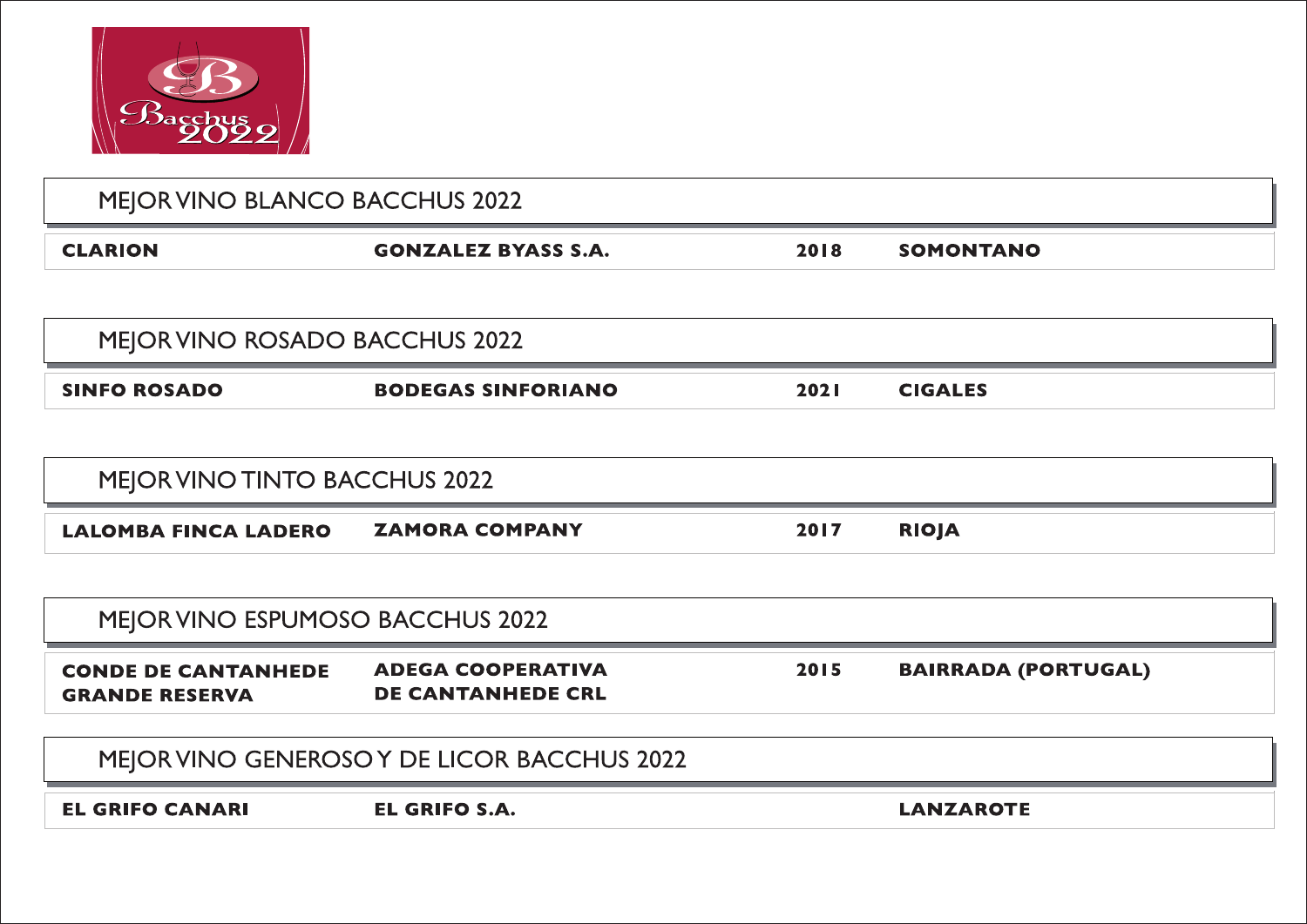

| 2022/                                                          |                                                  |      | drovino                      |
|----------------------------------------------------------------|--------------------------------------------------|------|------------------------------|
| MEJOR VINO MÉXICO BACCHUS 2022                                 |                                                  |      | 7.8897                       |
| <b>HACIENDA SAN MIGUEL</b><br><b>NEBBIOLO RESERVA</b>          | <b>BODEGAS VEGA MANCHON</b><br><b>SPRDERL</b>    | 2019 | <b>GUANAJUATO - MÉXICO</b>   |
| MEJOR VINO ESLOVAQUIA BACCHUS 2022                             |                                                  |      | <b>RONA</b>                  |
| <b>PIVNICA CEBOVCE TRAMIN</b><br><b>CERVENÝ VÝBER Z HROZNA</b> | <b>PIVNICA CEBOVCE</b>                           | 2021 | <b>ESLOVAQUIA</b>            |
| MEJOR VINO REPÚBLICA CHECA BACCHUS 2022                        |                                                  |      |                              |
| <b>PINOT BLANC BARRIQUE</b><br><b>RESERVA</b>                  | <b>B/V VINARSTVI A.S</b>                         | 2019 | REPÚBLICA CHECA              |
| <b>MEJOR VINO BRASIL BACCHUS 2022</b>                          |                                                  |      | 1313                         |
| <b>CASA VALDUGA</b><br><b>TERROIR MERLOT</b>                   | <b>CASA VALDUGA</b><br><b>VINHOS FINOS LTDA.</b> | 2018 | <b>SERRA GAUCHA - BRASIL</b> |
| MEJOR VINO PORTUGAL BACCHUS 2022                               |                                                  |      |                              |
| <b>SATURNO RESERVA</b><br><b>BRANCO</b>                        | <b>GLOBAL WINES SA</b>                           | 2019 | <b>ALENTEJO - PORTUGAL</b>   |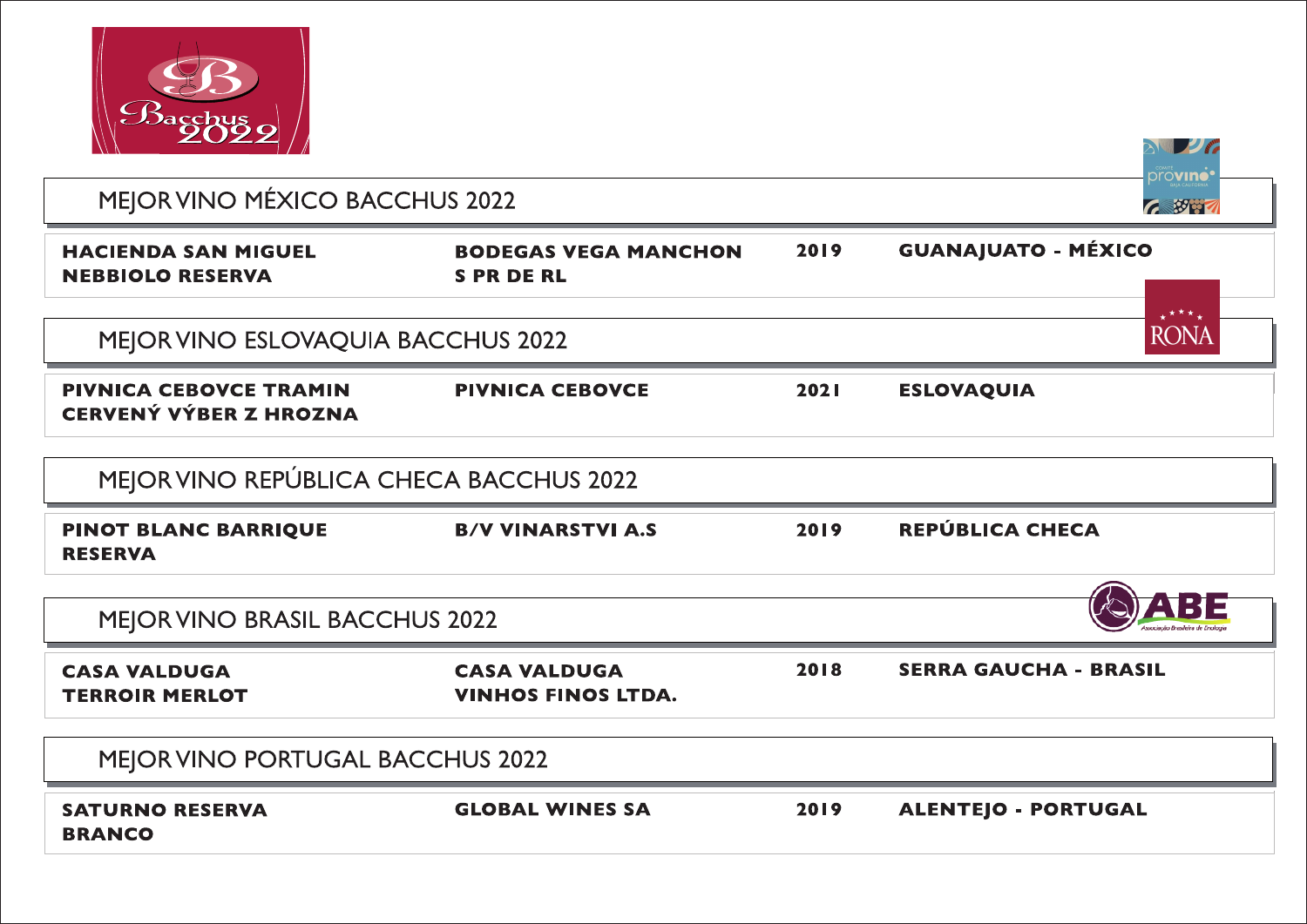

#### MEJOR ENÓLOGO VINOS ESPUMOSOS Y TRANQUILOS BACCHUS 2022

**OSVALDO AMADO** 

**ADEGA COOP. DE CANTANHEDE / GLOBAL WINES** 

**PORTUGAL** 

#### MEJOR ENÓLOGO VINOS GENEROSOS Y DE LICOR BACCHUS 2022

**MARCOS ALGUACIL** 

**GRUPO OSBORNE** 

**ESPAÑA**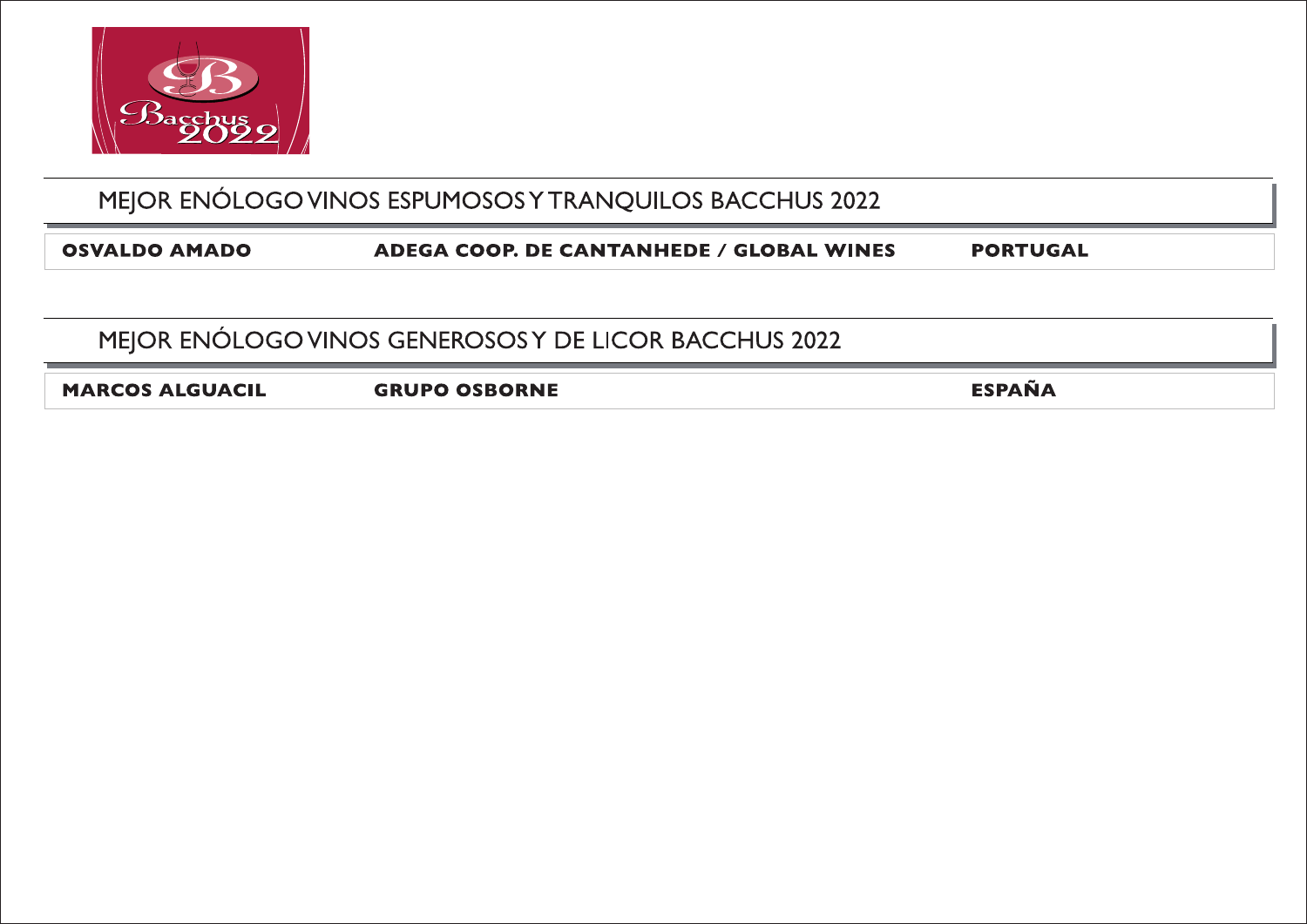



| PREMIO VINOFED MEJOR VINO BLANCO 2022 |                     |      |                |
|---------------------------------------|---------------------|------|----------------|
| <b>RAMON DO CASAR NOBRE</b>           | RAMÓN DO CASAR S.L. | 2020 | <b>RIBEIRO</b> |

| <b>PREMIO VINOFED MEJOR VINO ROSADO 2022</b> |                                  |             |                                |
|----------------------------------------------|----------------------------------|-------------|--------------------------------|
| EL ROSÉ DE ARESAN                            | <b>CASTILLO DE ARESAN S.L.U.</b> | <b>2021</b> | <b>VINO TIERRA DE CASTILLA</b> |

| PREMIO VINOFED MEJOR VINO TINTO 2022 |                              |      |         |
|--------------------------------------|------------------------------|------|---------|
| <b>ALTOS DE INURRIETA</b>            | <b>BODEGA INURRIETA S.L.</b> | 2017 | NAVARRA |

| PREMIO VINOFED MEJOR VINO ESPUMOSO 2022                                    |                                                      |      |                            |  |  |
|----------------------------------------------------------------------------|------------------------------------------------------|------|----------------------------|--|--|
| <b>MARQUÊS DE MARIALVA</b><br><b>CUVÉE PRIMITIVO</b><br><b>BRUT NATURE</b> | <b>ADEGA COOPERATIVA</b><br><b>DE CANTANHEDE CRL</b> | 2014 | <b>BAIRRADA (PORTUGAL)</b> |  |  |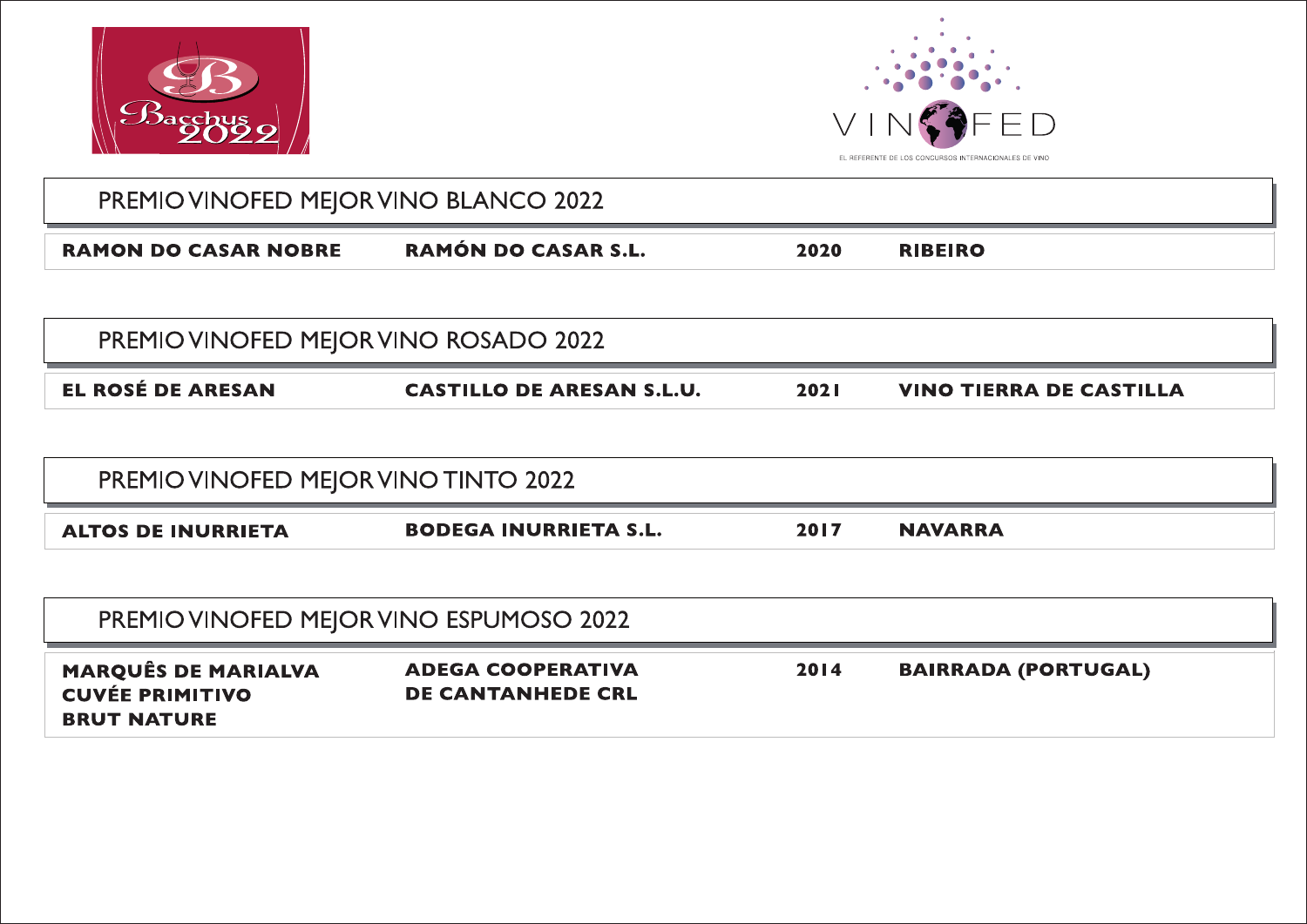

#### GRAN BACCHUS DE ORO

| <b>GLOBAL WINES SA</b>                      | SATURNO RESERVA BRANCO                          | 2019 | ALENTEJO (PORTUGAL)        |
|---------------------------------------------|-------------------------------------------------|------|----------------------------|
| ADEGA COOPERATIVA DE CANTANHEDE CRL         | CONDE DE CANTANHEDE GRANDE RESERVA              | 2015 | BAIRRADA (PORTUGAL)        |
| ADEGA COOPERATIVA DE CANTANHEDE CRL         | MARQUÊS DE MARIALVA BAGA BRUTO CUVÉE            | 2014 | BAIRRADA (PORTUGAL)        |
| ADEGA COOPERATIVA DE CANTANHEDE CRL         | MARQUÊS DE MARIALVA CUVÉE PRIMITIVO BRUT NATURE | 2014 | BAIRRADA (PORTUGAL)        |
| ADEGA COOPERATIVA DE CANTANHEDE CRL         | CONDE DE CANTANHEDE GRANDE RESERVA              | 2013 | BAIRRADA (PORTUGAL)        |
| ROVELLATS S.A.                              | RESERVA IMPERIAL BRUT                           | 2018 | <b>CAVA</b>                |
| DANIELA GOMEZ LORA (BODEGAS SINFORIANO)     | SINFO ROSADO                                    | 2021 | <b>CIGALES</b>             |
| PIVNICA CEBOVCE                             | PIVNICA CEBOVCE TRAMIN CERVENÝ VÝBER Z HROZNA   | 2021 | ESLOVAQUIA                 |
| BODEGAS VEGA MANCHON S PR DE RL             | HACIENDA SAN MIGUEL NEBBIOLO RESERVA            | 2019 | <b>GUANAJUATO (MEXICO)</b> |
| <b>BODEGAS TRADICION SL</b>                 | PX TRADICION VOS                                |      | JEREZ-XÉRÈS-SHERRY         |
| <b>BODEGAS TRADICION SL</b>                 | AMONTILLADO TRADICION VORS                      |      | JEREZ-XÉRÈS-SHERRY         |
| GONZALEZ BYASS S.A.                         | AMONTILLADO DEL DUQUE                           |      | JEREZ-XÉRÈS-SHERRY         |
| <b>GRUPO OSBORNE</b>                        | <b>CAPUCHINO</b>                                |      | JEREZ-XÉRÈS-SHERRY         |
| <b>GRUPO OSBORNE</b>                        | AMONTILLADO LA HONDA EN RAMA                    |      | JEREZ-XÉRÈS-SHERRY         |
| EL GRIFO S.A.                               | EL GRIFO CANARI                                 |      | LANZAROTE                  |
| ADEGAMAE SOCIEDADE AGRICOLA LDA             | <b>DORY</b>                                     | 2021 | LISBOA (PORTUGAL)          |
| COOPERATIVA AGRICOLA LA AURORA S.C.A.       | PEDRO XIMENEZ AMANECER                          |      | MONTILLA - MORILES         |
| BODEGA INURRIETA S.L.                       | ALTOS DE INURRIETA                              | 2017 | <b>NAVARRA</b>             |
| B/V VINARSTVI A.S.                          | NEUBURGER RESERVA                               | 2019 | REPUBLICA CHECA            |
| B/V VINARSTVI A.S.                          | PINOT GRIS BARRIQUE RESERVA                     | 2018 | REPUBLICA CHECA            |
| B/V VINARSTVI A.S.                          | SAUVIGNON BARRIQUE RESERVA                      | 2019 | REPUBLICA CHECA            |
| B/V VINARSTVI A.S.                          | PINOT BLANC BARRIQUE RESERVA                    | 2019 | REPUBLICA CHECA            |
| <b>BODEGAS CHAVES S.L.</b>                  | <b>CINCO ISLAS</b>                              | 2021 | RIAS BAIXAS                |
| RAMÓN DO CASAR S.L.                         | <b>RAMON DO CASAR NOBRE</b>                     | 2020 | RIBEIRO                    |
| BODEGAS PAGOS DE MOGAR S.L.                 | MOGAR VENDIMIA SELECCIONADA                     | 2018 | RIBERA DEL DUERO           |
| CARABAL VIÑEDOS Y BODEGA (EL CUMBRON SLU)   | CARABAL GULAE                                   | 2014 | RIBERA DEL GUADIANA        |
| BODEGA COOPERATIVA "NUESTRA SEÑORA DE VICO" | PILARES DE CIENCUEVAS                           | 2018 | RIOJA                      |
| BODEGAS BILBAÍNAS S.A.                      | LA VICALANDA VIÑAS VIEJAS                       | 2018 | <b>RIOJA</b>               |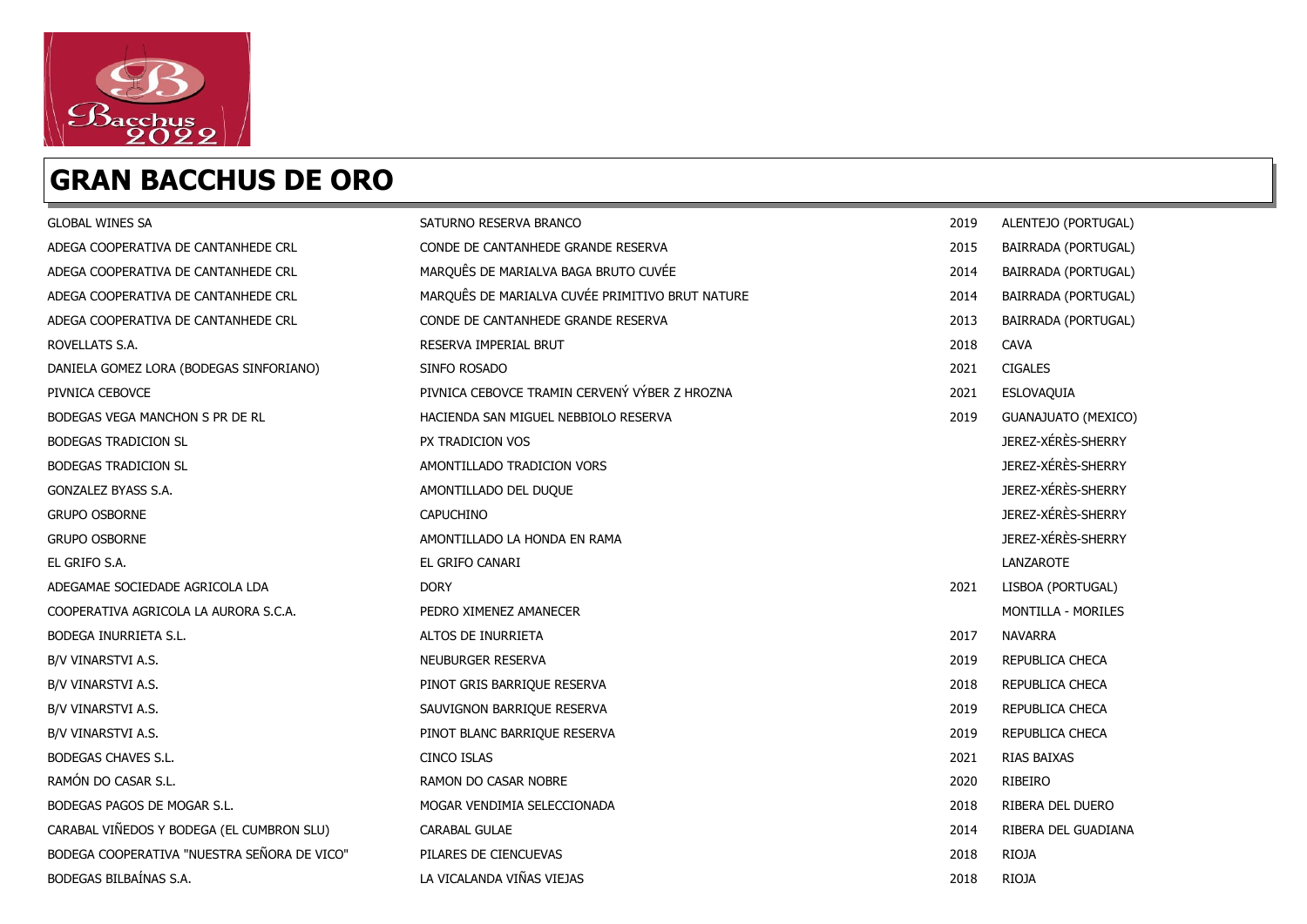

#### GRAN BACCHUS DE ORO

| BODEGAS BILBAÍNAS S.A.                        | VIÑA POMAL CRIANZA                    | 2019 | <b>RIOJA</b>                |
|-----------------------------------------------|---------------------------------------|------|-----------------------------|
| <b>ZAMORA COMPANY</b>                         | LALOMBA FINCA LADERO                  | 2017 | <b>RIOJA</b>                |
| BODEGA CUATRO RAYAS S.COOP. AGROALIMENTARIA   | AMADOR DIEZ VERDEJO CUVÉE             | 2018 | <b>RUEDA</b>                |
| U.S.A.M.V. BUCHAREST-SDCDVP PIETROASA-ISTRITA | VINOTECA-TAMAIOASA ROMANEASCA         | 1990 | RUMANIA                     |
| CASA VALDUGA VINHOS FINOS LTDA.               | CASA VALDUGA TERROIR MERLOT           | 2018 | SERRA GAUCHA (BRASIL)       |
| <b>BODEGAS TRENZA S.L.</b>                    | MONT CLOU CHARDONNAY                  | 2021 | SOMONTANO                   |
| GONZALEZ BYASS S.A.                           | <b>CLARION</b>                        | 2018 | SOMONTANO                   |
| CHATEAU CAMOU SAPI DE CV                      | CHATEAU CAMOU CHARDONNAY              | 2020 | VALLE DE GUADALUPE (MEXICO) |
| VIÑEDOS DE SAN MARTIN S.L.U.                  | LAS MORADAS DE SAN MARTIN - LAS LUCES | 2011 | VINOS DE MADRID             |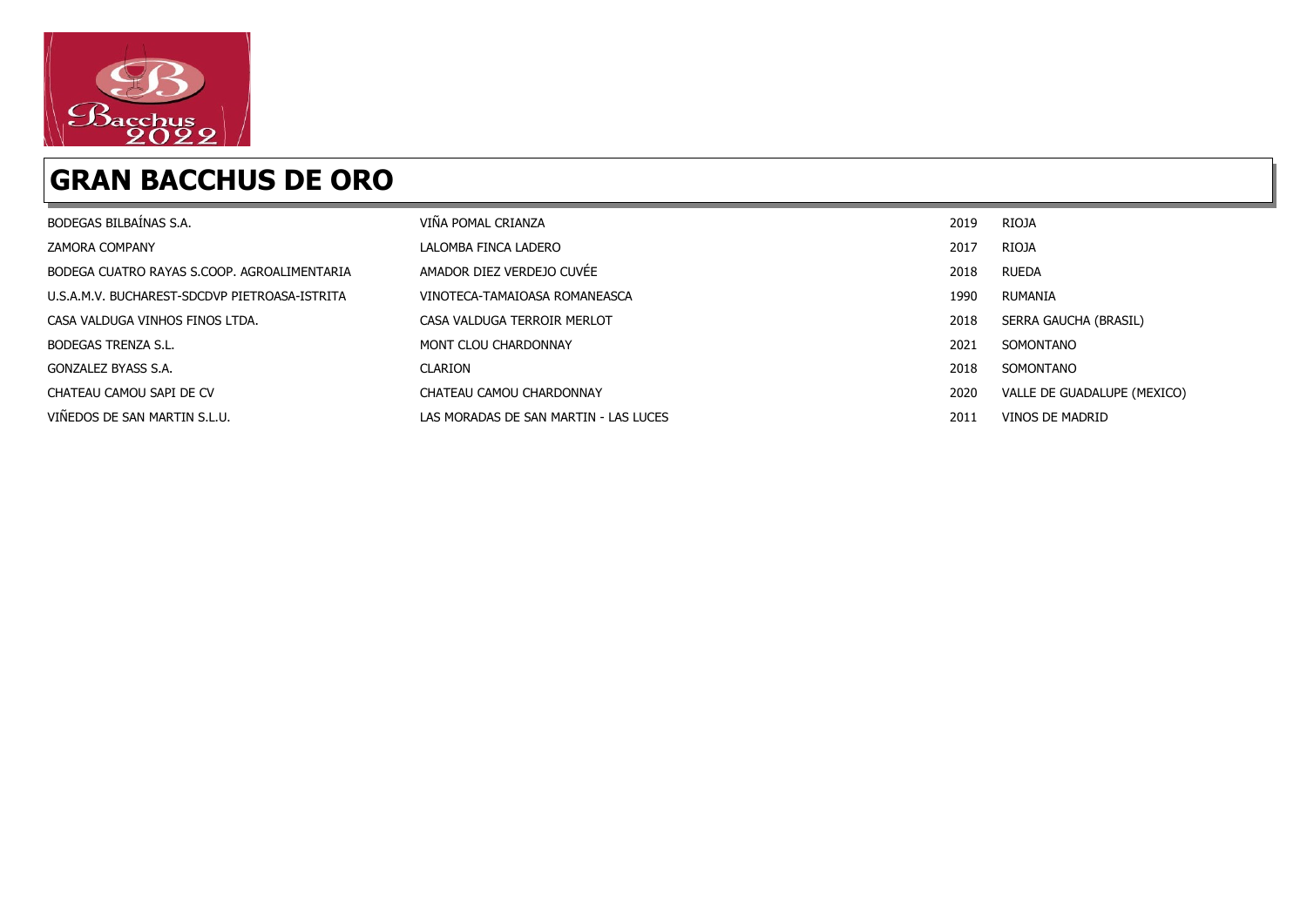

| <b>CAN MATONS</b>                                                                          | CAN MATONS PANSA BLANCA                      | 2020 | <b>ALELLA</b>              |
|--------------------------------------------------------------------------------------------|----------------------------------------------|------|----------------------------|
| WEINGUT WERNER ANSELMANN & GEBRÜDER ANSELMANN GMB PINOT NOIR EISWEIN-WALSHEIMER SILBERBERG |                                              | 2016 | ALEMANIA                   |
| BODEGAS MURVIEDRO S.A.                                                                     | <b>GALEAM DRY MUSCAT</b>                     | 2021 | <b>ALICANTE</b>            |
| WAKEFIELD TAYLORS WINES                                                                    | <b>JARAMAN SHIRAZ</b>                        | 2020 | <b>AUSTRALIA</b>           |
| <b>WAKEFIELD TAYLORS WINES</b>                                                             | ST ANDREWS SHIRAZ                            | 2019 | <b>AUSTRALIA</b>           |
| ADEGA COOPERATIVA DE CANTANHEDE CRL                                                        | MARQUÊS DE MARIALVA BAGA BLANC DE NOIR BRUTO | 2020 | BAIRRADA (PORTUGAL)        |
| ADEGA COOPERATIVA DE CANTANHEDE CRL                                                        | CONDE DE CANTANHEDE RESERVA                  | 2020 | BAIRRADA (PORTUGAL)        |
| ADEGA COOPERATIVA DE CANTANHEDE CRL                                                        | VILLA ROSA GRANDE RESERVA                    | 2013 | BAIRRADA (PORTUGAL)        |
| ADEGA COOPERATIVA DE CANTANHEDE CRL                                                        | MARQUÊS DE MARIALVA ARINTO RESERVA           | 2020 | BAIRRADA (PORTUGAL)        |
| ADEGA COOPERATIVA DE CANTANHEDE CRL                                                        | MARQUÊS DE MARIALVA BICAL RESERVA            | 2019 | BAIRRADA (PORTUGAL)        |
| BODEGAS DE SANTO TOMAS SA DE CV                                                            | <b>DUETTO</b>                                | 2015 | BAJA CALIFORNIA (MEXICO)   |
| ADEGA COOPERATIVA DE CANTANHEDE CRL                                                        | MARQUÊS DE MARIALVA BLANC DE BLANCS BRUTO    |      | BEIRA ATLANTICO (PORTUGAL) |
| BODEGAS BERNARDO ALVAREZ S.L.                                                              | CAMPO REDONDO GODELLO                        | 2021 | <b>BIERZO</b>              |
| DESCENDIENTES DE J. PALACIOS S.L.                                                          | PÉTALOS DEL BIERZO                           | 2020 | <b>BIERZO</b>              |
| HEREDAD MORÁN & LÓPEZ S.COOP.                                                              | HEREDAD ALTOS DE TALANA                      | 2020 | <b>BIERZO</b>              |
| VIÑAS E ADEGAS GALEGAS S.L.U.                                                              | PIZARRAS DE OTERO                            | 2021 | <b>BIERZO</b>              |
| TXA TXABARRI                                                                               | TXA TXABARRI EXTRA                           | 2021 | <b>BIZKAIKO TXAKOLINA</b>  |
| COOPERATIVA VINICOLA AURORA                                                                | AURORA RESERVA CHARDONNAY                    | 2020 | <b>BRASIL</b>              |
| COOPERATIVA VINICOLA AURORA                                                                | <b>GRAN RESERVA TOURIGA NACIONAL</b>         | 2020 | <b>BRASIL</b>              |
| BODEGAS BORSAO S.A.                                                                        | BORSAO SELECCIÓN ROSADO                      | 2021 | CAMPO DE BORJA             |
| POTTER SETTLEMENT ARTISAN WINERY                                                           | <b>PORTAGE</b>                               | 2020 | CANADA                     |
| <b>FREIXENET</b>                                                                           | FREIXENET SELECCIÓN ESPECIAL VINO BLANCO     | 2020 | CATALUÑA                   |
| <b>FREIXENET</b>                                                                           | FREIXENET SELECCIÓN ESPECIAL VINO ROSADO     | 2021 | CATALUÑA                   |
| <b>BODEGAS JAUME SERRA</b>                                                                 | CAVA JAUME SERRA GRAN RESERVA CHARDONNAY     | 2017 | <b>CAVA</b>                |
| BODEGAS MARTINEZ PAIVA SAT                                                                 | PAIVA CAVA RESERVA                           | 2019 | <b>CAVA</b>                |
| <b>CODORNIU SA</b>                                                                         | CODORNIU ARS COLLECTA BLANC DE BLANCS        | 2018 | <b>CAVA</b>                |
| <b>CODORNIU SA</b>                                                                         | CODORNIU NON PLUS ULTRA RESERVA ECO          | 2019 | <b>CAVA</b>                |
| <b>CODORNIU SA</b>                                                                         | CODORNIU ARS COLLECTA LA PLETA               | 2011 | <b>CAVA</b>                |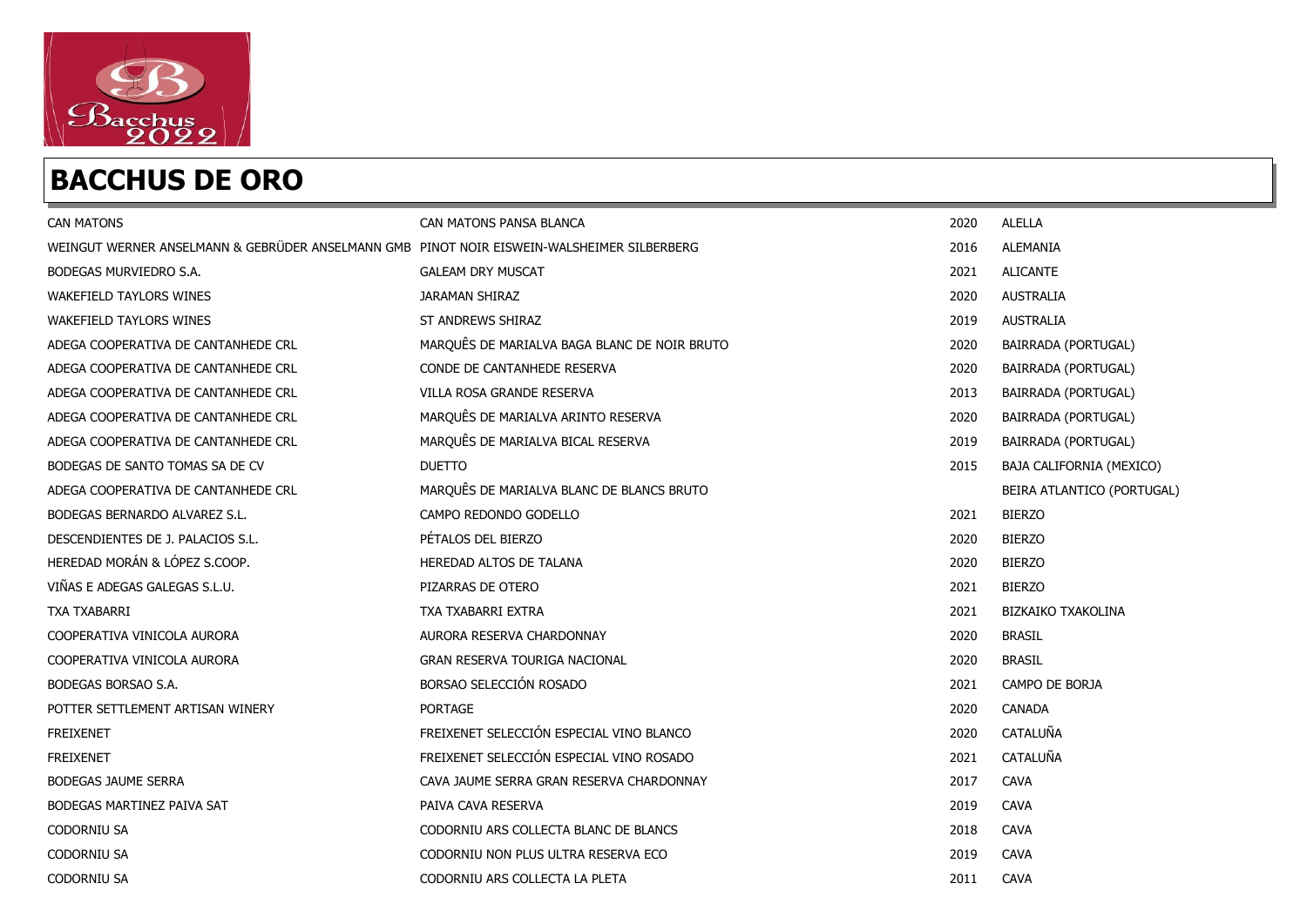

| <b>FREIXENET</b>                               | <b>CUVEE DS</b>                              | 2016 | <b>CAVA</b>              |
|------------------------------------------------|----------------------------------------------|------|--------------------------|
| UNIÓN VINÍCOLA DEL ESTE S.L.                   | VEGA MEDIEN BRUT ROSE ECOLOGICO              |      | <b>CAVA</b>              |
| DANIELA GOMEZ LORA (BODEGAS SINFORIANO)        | 50 VENDIMIAS                                 | 2021 | <b>CIGALES</b>           |
| HERMANOS DUQUE GARCIA CB                       | LAGAR DEL DUQUE                              | 2021 | <b>CIGALES</b>           |
| <b>BODEGA RAIMAT</b>                           | RAIMAT CHARDONNAY ECOLOGICO                  | 2021 | <b>COSTERS DEL SEGRE</b> |
| <b>GLOBAL WINES SA</b>                         | CASA DE SANTAR OUTONO DE SANTAR LATE HARVEST | 2016 | DAO (PORTUGAL)           |
| <b>GLOBAL WINES SA</b>                         | CABRIZ RESERVA BRANCO                        | 2020 | DAO (PORTUGAL)           |
| <b>GLOBAL WINES SA</b>                         | CASA DE SANTAR RESERVA BRANCO                | 2019 | DAO (PORTUGAL)           |
| QUINTA DO SOLAR DO ARCEDIAGO AGROTURISMO S.A.  | MARIA JOAO PRIVATE COLLECTION                | 2010 | DAO (PORTUGAL)           |
| QUINTA DO SOLAR DO ARCEDIAGO AGROTURISMO S.A.  | MARIA JOAO COLECÇAO PRIVADA                  | 2014 | DAO (PORTUGAL)           |
| QUINTA DO PÉGO                                 | <b>CERRO DO SANTO</b>                        | 2015 | DOURO (PORTUGAL)         |
| PERELADA COMERCIAL S.A.                        | PERELADA FINCA MALAVEÏNA                     | 2018 | EMPORDÁ                  |
| PERELADA COMERCIAL S.A.                        | PERELADA FINCA ESPOLLA                       | 2018 | EMPORDÁ                  |
| OSTROZOVIC SPOL S.R.O.                         | MUSKÁT ZLTÝ SLAMOVE                          | 2018 | ESLOVAQUIA               |
| PANONIA WINERY S.R.O.                          | GOLGUZ MUSKÁT MORAVSKÝ                       | 2021 | ESLOVAQUIA               |
| VINALMA S.R.O.                                 | EDITIO VINIFERA CUVÉE NITRIA ROSÉ            | 2021 | ESLOVAQUIA               |
| VINÁRSTVO BERTA S.R.O.                         | CABERNET SAUVIGNON ROSÉ ORIGIN               | 2021 | ESLOVAQUIA               |
| VINO MATYSAK S.R.O.                            | MULLER THURGAU                               | 2021 | ESLOVAQUIA               |
| VINO MATYSAK S.R.O.                            | RIZLING VLASSKÝ                              | 2021 | ESLOVAQUIA               |
| VINO MATYSAK S.R.O.                            | MUSKÁT MORAVSKÝ                              | 2021 | ESLOVAQUIA               |
| VINUM NOBILE WINERY                            | HIBERNAL                                     | 2021 | ESLOVAQUIA               |
| AFECAN S.A.                                    | VERMUT "EL 18"                               | 2021 | <b>ESPAÑA</b>            |
| BODEGA TERRA VINEA S.L.                        | RENOVATIUM WHITE                             | 2021 | <b>ESPAÑA</b>            |
| BODEGAS CARCHELO S.L.                          | <b>CARCHELETO</b>                            | 2021 | <b>ESPAÑA</b>            |
| BODEGAS MARQUÉS DE VIZHOJA                     | MARQUÉS DE VIZHOJA                           | 2021 | <b>ESPAÑA</b>            |
| <b>BODEGAS VEGAMAR</b>                         | VERMUT OH LA LA                              | 2019 | <b>ESPAÑA</b>            |
| COOPERATIVA VINÍCOLA SAN PEDRO APOSTOL COOP.V. | COMO PEDRO POR SU CASA                       | 2020 | <b>ESPAÑA</b>            |
| EMILIO MIRÓ SALVAT S.A.                        | VERMUT MIRÓ GRAN RESERVA                     |      | <b>ESPAÑA</b>            |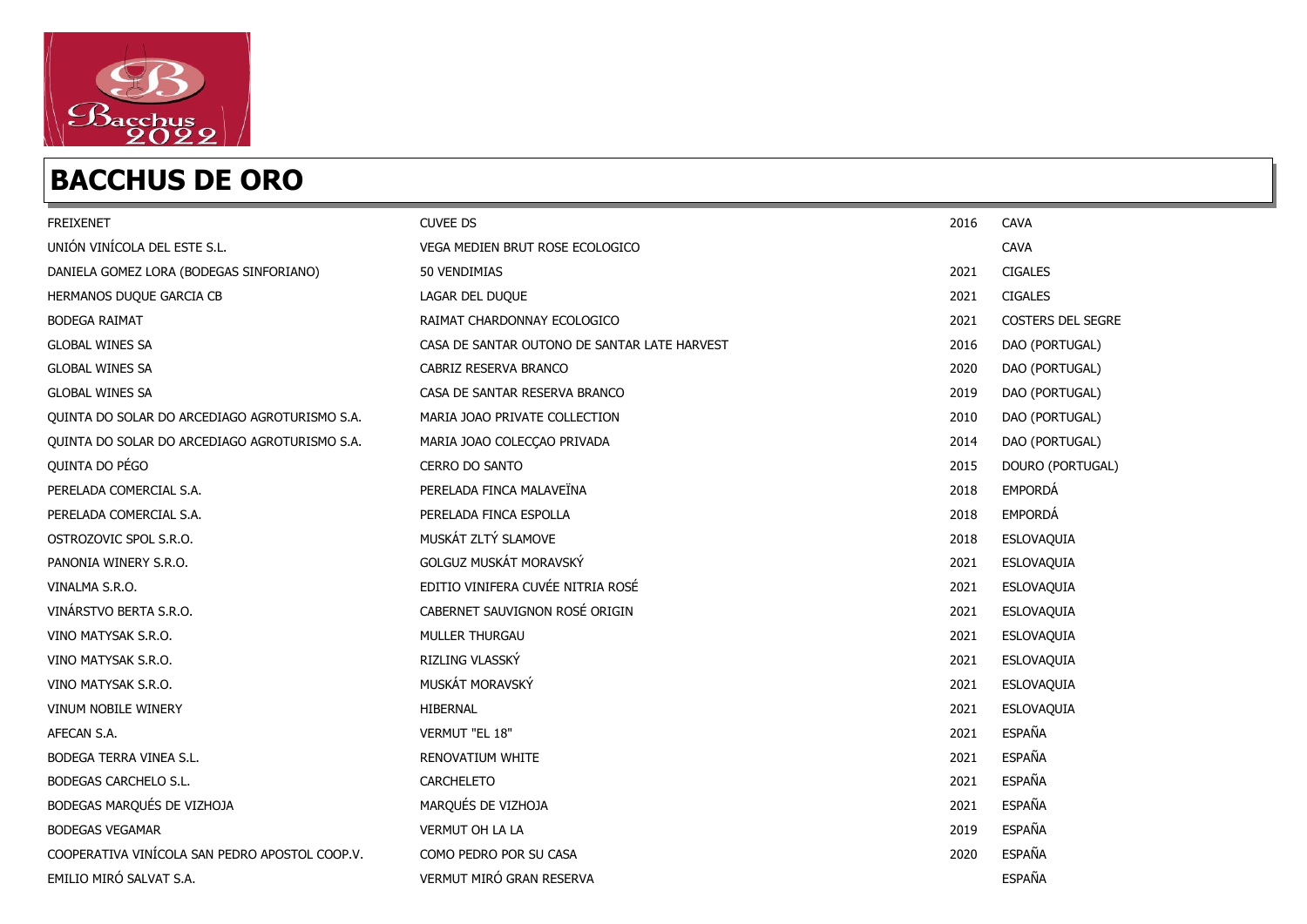

| FELIX SOLIS AVANTIS                         | PROSPERO BRUT                                   |      | <b>ESPAÑA</b>                  |
|---------------------------------------------|-------------------------------------------------|------|--------------------------------|
| SAT VITICULTORES DE LA COMARCA DE GÜIMAR    | BRUMAS DE AYOSA VERMUT                          |      | <b>ESPAÑA</b>                  |
| VINOS DEL BIERZO S.COOP.                    | VERMOUTH GUERRA RESERVA ROJO                    |      | <b>ESPAÑA</b>                  |
| EARL DE LA TOUR                             | LA TOUR DE GÂTIGNE - CHARDONNAY                 | 2021 | <b>FRANCIA</b>                 |
| BODEGAS VEGA MANCHON S PR DE RL             | TIERRA DE ANGELES                               | 2019 | <b>GUANAJUATO (MEXICO)</b>     |
| SARL VIGNOBLES ROUX                         | CHATEAU PUY CASTERA                             | 2020 | HAUT-MEDOC (FRANCIA)           |
| <b>BODEGAS TRENZA S.L.</b>                  | MARZAL ALBARIÑO                                 | 2021 | IGP RIBEIRAS DO MORRAZO        |
| AFECAN S.A.                                 | ORIGEN 1989                                     | 2020 | <b>ISLAS CANARIAS</b>          |
| CANTINE MARISA CUOMO SRL                    | RAVELLO ROSSO RISERVA                           | 2018 | ITALIA                         |
| <b>BODEGA DELGADO ZULETA</b>                | AMONTILLADO VORS QUO VADIS?                     |      | JEREZ-XÉRÈS-SHERRY             |
| BODEGA DELGADO ZULETA                       | LA GOYA EN RAMA EDICION ESPECIAL MAGNUM         |      | JEREZ-XÉRÈS-SHERRY             |
| <b>BODEGAS TRADICION SL</b>                 | OLOROSO TRADICION                               | 1970 | JEREZ-XÉRÈS-SHERRY             |
| <b>BODEGAS TRADICION SL</b>                 | PX TRADICION VORS                               |      | JEREZ-XÉRÈS-SHERRY             |
| <b>BODEGAS TRADICION SL</b>                 | OLOROSO TRADICION VORS                          |      | JEREZ-XÉRÈS-SHERRY             |
| <b>BODEGAS TRADICION SL</b>                 | PALO CORTADO TRADICION VORS                     |      | JEREZ-XÉRÈS-SHERRY             |
| GONZALEZ BYASS S.A.                         | LEONOR PALO CORTADO                             |      | JEREZ-XÉRÈS-SHERRY             |
| <b>GRUPO OSBORNE</b>                        | FINO LA HONDA EN RAMA                           |      | JEREZ-XÉRÈS-SHERRY             |
| <b>GRUPO OSBORNE</b>                        | FINO COQUINERO EN RAMA                          |      | JEREZ-XÉRÈS-SHERRY             |
| BODEGAS 1890 S.A.                           | PATA NEGRA APASIONADO                           | 2021 | <b>JUMILLA</b>                 |
| BODEGAS ALCEÑO S.A.                         | ALCEÑO SELECCIÓN                                | 2017 | <b>JUMILLA</b>                 |
| BODEGAS CARCHELO S.L.                       | <b>MURI VETERES</b>                             | 2017 | <b>JUMILLA</b>                 |
| BODEGAS COOP. SAN ISIDRO DE JUMILLA S.COOP. | <b>GEMINA FINCA EL VOLCAN</b>                   | 2018 | <b>JUMILLA</b>                 |
| MARTIN POMFY-MAVIN                          | MARTIN POMFY DUNAJ SELECTION                    | 2017 | JUZNOSLOVENSKA VO (ESLOVAQUIA) |
| MARTIN POMFY-MAVIN                          | MARTIN POMFY SAUVIGNON BLANC                    | 2021 | JUZNOSLOVENSKA VO (ESLOVAQUIA) |
| JESÚS DEL PERDÓN - BODEGAS YUNTERO S.C.C.M. | YUNTERO RESERVA "68 VENDIMIAS"                  | 2015 | LA MANCHA                      |
| SAT COLOMAN 3753                            | BESANA REAL MACABEO FERMENTADO EN BARRICA       | 2021 | LA MANCHA                      |
| SDAD. COOP. CRISTO DE LA VEGA               | YUGO BLANCO                                     | 2021 | LA MANCHA                      |
| BODEGA VEGA DE YUCO S.A.T.                  | VEGA DE YUCO (BLANCO SECO - MALVASIA VOLCANICA) | 2021 | LANZAROTE                      |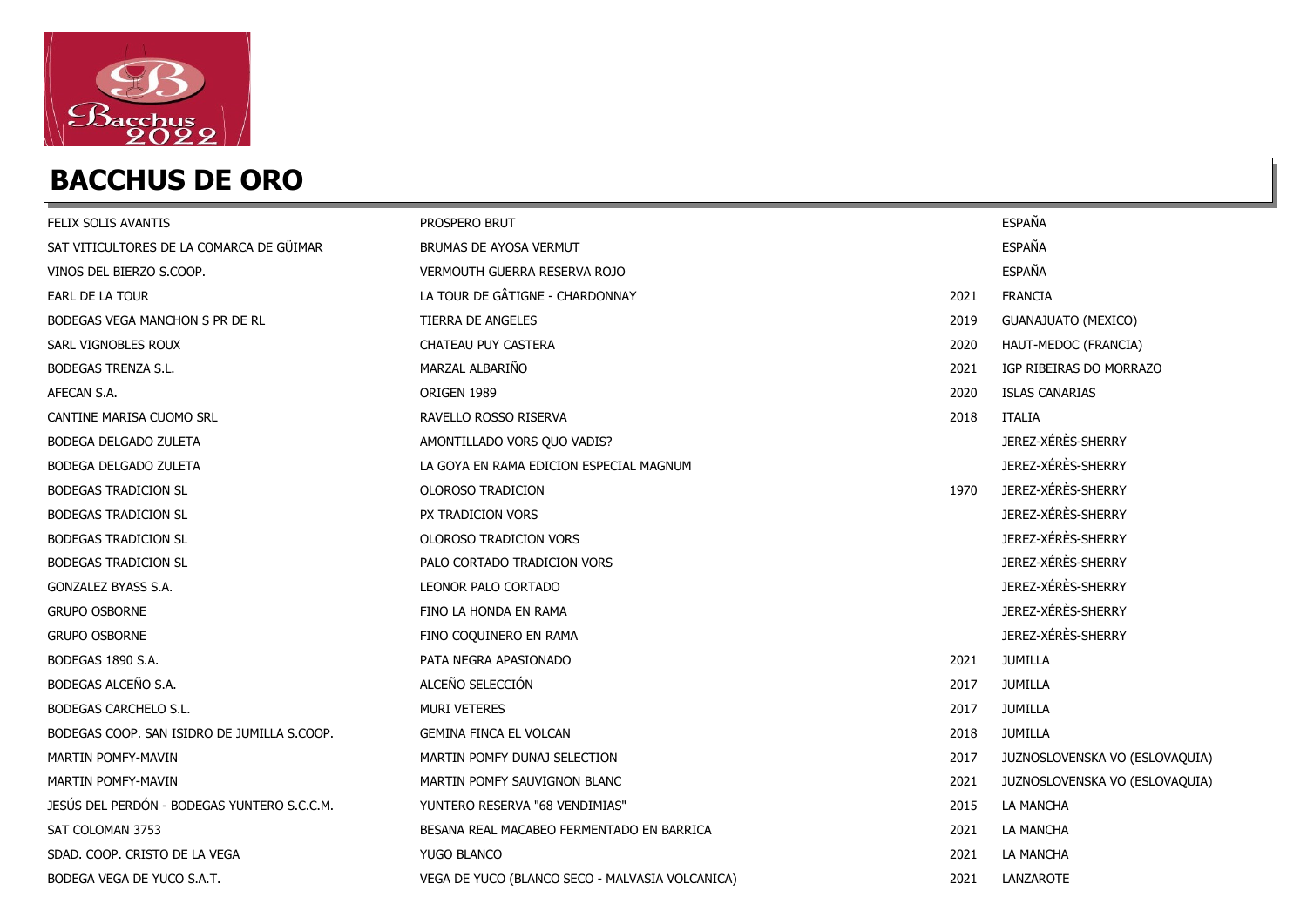

| BODEGAS MARTINON S.L.                        | <b>BLANCO MARTINON</b>                             | 2021 | LANZAROTE                     |
|----------------------------------------------|----------------------------------------------------|------|-------------------------------|
| EL GRIFO S.A.                                | EL GRIFO LIAS                                      | 2019 | LANZAROTE                     |
| EL GRIFO S.A.                                | EL GRIFO SECO COLECCIÓN                            | 2021 | LANZAROTE                     |
| GORDONZELLO S.A.                             | <b>GURDOS</b>                                      | 2021 | LEON                          |
| JUSTINO'S, MADEIRA WINES S.A.                | JUSTINO'S MADEIRA SINGLE CASK VERDELHO             | 2005 | MADEIRA (PORTUGAL)            |
| <b>BODEGAS LARA S.L.</b>                     | EL ARQUITECTO                                      | 2017 | MALAGA-SIERRAS DE MALAGA      |
| ING. DANIEL SIMONOVIC                        | STAMPOCH SIMONOVIC                                 | 2021 | MALOKARPATSKÁ VO (ESLOVAQUIA) |
| ING. DANIEL SIMONOVIC                        | BRESLAVA SIMONOVIC                                 | 2020 | MALOKARPATSKÁ VO (ESLOVAQUIA) |
| KARPATSKÁ PERLA S.R.O.                       | KARPATSKÁ PERLA RIZLING RÝNSKY VINOHRAD SUCHÝ VRCH | 2021 | MALOKARPATSKÁ VO (ESLOVAQUIA) |
| <b>BODEGA INIESTA S.L.</b>                   | CORAZÓN LOCO SELECCIÓN                             | 2016 | <b>MANCHUELA</b>              |
| SARL VIGNOBLES ROUX                          | <b>CHATEAU PONTEY</b>                              | 2020 | MEDOC (FRANCIA)               |
| BODEGA ROGANTO (VIDES Y VINOS CALIFORNIANOS) | ROGANTO ALBARIÑO                                   | 2021 | MEXICO                        |
| BODEGA ROGANTO (VIDES Y VINOS CALIFORNIANOS) | ROGANTO CHARDONNAY                                 | 2021 | MEXICO                        |
| VINICOLA SAN LORENZO S.A. DE C.V.            | CASA MADERO 2V                                     | 2021 | MEXICO                        |
| VINOS XECUE S DE RL DE CV                    | <b>XECUE ETNIA</b>                                 | 2019 | MEXICO                        |
| <b>FAUTOR SRL</b>                            | <b>NEGRE</b>                                       | 2017 | MOLDAVIA                      |
| <b>FAUTOR SRL</b>                            | LATE HARVEST TRAMINER                              | 2016 | MOLDAVIA                      |
| ADEGAS PAZO DAS TAPIAS S.L.                  | ALMA DE AUTOR BLANCO                               | 2021 | MONTERREI                     |
| ALVEAR S.A.                                  | 3 MIRADAS PARAJE DE RIOFRIO 3ER AÑO                | 2018 | MONTILLA - MORILES            |
| DESARROLLO DE MARCAS                         | <b>JARA REAL</b>                                   |      | MONTILLA - MORILES            |
| CHATEAU VALTICE A.S.                         | RYZLINK VLASSKY - VOC MIKULOV                      | 2019 | MORAVIA (REP. CHECA)          |
| CHATEAU VALTICE A.S.                         | RULANDSKE SEDE-VYBER Z HROZNU                      | 2017 | MORAVIA (REP. CHECA)          |
| CHATEAU VALTICE A.S.                         | RIZLINK VLASSKY-LEDOVÉ VINO                        | 2018 | MORAVIA (REP. CHECA)          |
| DAVINUS S.R.O.                               | SUPERBIA NERONET POZDNI SBER                       | 2018 | MORAVIA (REP. CHECA)          |
| VINARSTVI MIKROSVÍN MIKULOV                  | RYZLINK RÝNSKÝ TRADITION. LINE MIKULOV ZA CIHELNOU | 2017 | MORAVIA (REP. CHECA)          |
| VINARSTVI MIKROSVÍN MIKULOV                  | RYZLINK RÝNSKÝ, TRADITIONAL LINE, DOBRÉ POLE STARÉ | 2020 | MORAVIA (REP. CHECA)          |
| <b>VINARSTVI STEPAN MANAK</b>                | HYBERNAL VYBER Z HROZNU                            | 2021 | MORAVIA (REP. CHECA)          |
| VINARSTVI STEPAN MANAK                       | MALBEC OAK AGED VYBER Z HROZNU                     | 2019 | MORAVIA (REP. CHECA)          |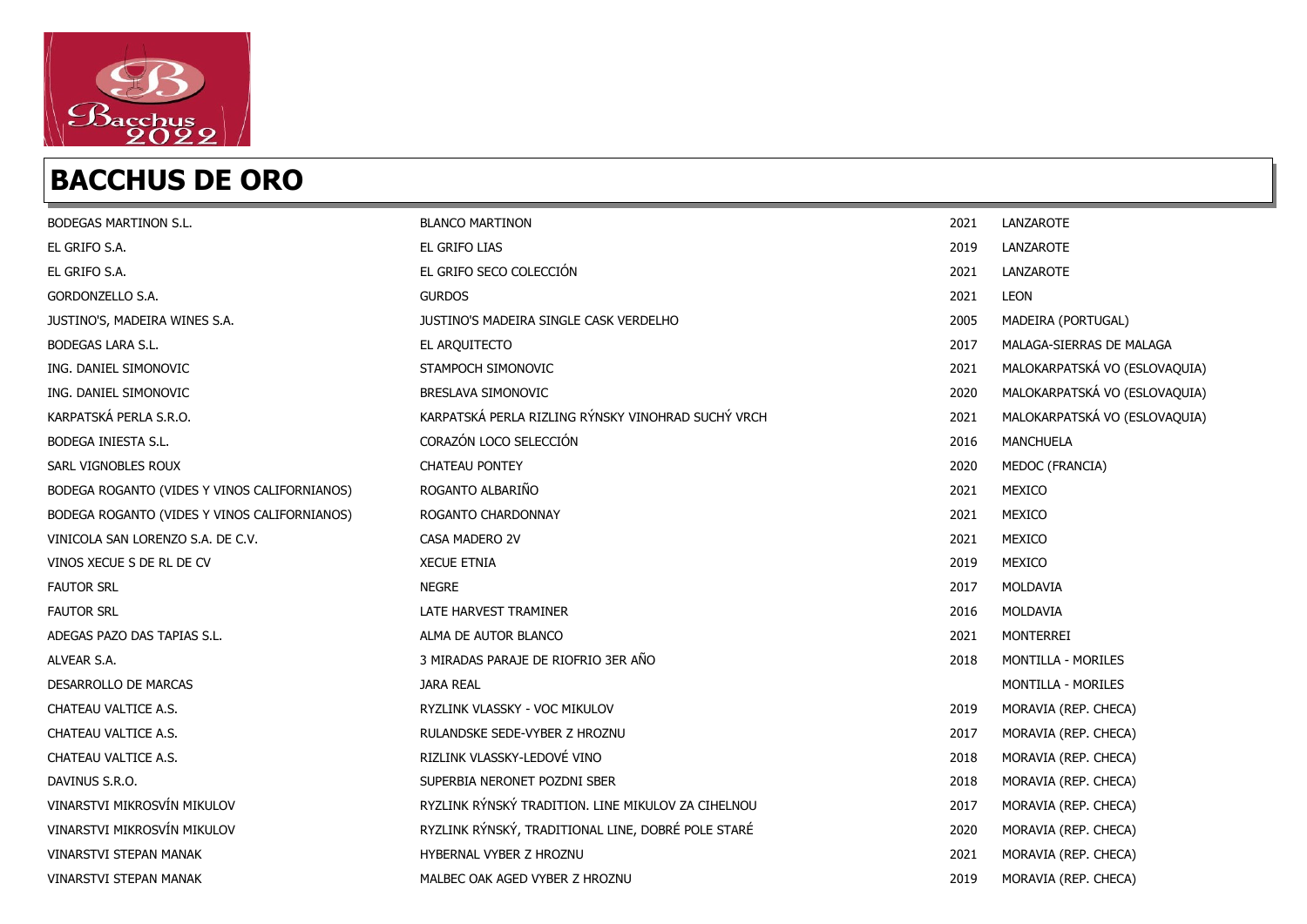

| <b>VINARSTVI STEPAN MANAK</b>                     | ALIBERNET OAK AGED POZDNI SBER                     | 2017 | MORAVIA (REP. CHECA) |
|---------------------------------------------------|----------------------------------------------------|------|----------------------|
| VINARSTVI STEPAN MANAK                            | CHARDONNAY OAK AGED POZDNI SBER                    | 2020 | MORAVIA (REP. CHECA) |
| ZÁMECKÉ VINARSTVÍ BZENEC                          | EGO NO. 59 RULANDSKÉ SEDÉ                          | 2018 | MORAVIA (REP. CHECA) |
| ZÁMECKÉ VINARSTVÍ BZENEC                          | EGO NO. 75 RULANDSKÉ BILÉ                          | 2020 | MORAVIA (REP. CHECA) |
| ANECOOP BODEGAS (ANECOOP S.COOP.)                 | DOMINIO DE UNX CHARDONNAY                          | 2021 | <b>NAVARRA</b>       |
| ANECOOP BODEGAS (ANECOOP S.COOP.)                 | DOMINIO DE UNX GARNACHA OLD VINES                  | 2020 | <b>NAVARRA</b>       |
| <b>BODEGA INURRIETA S.L.</b>                      | <b>INURRIETA CORAL</b>                             | 2021 | <b>NAVARRA</b>       |
| BODEGA INURRIETA S.L.                             | <b>INURRIETA NORTE</b>                             | 2020 | <b>NAVARRA</b>       |
| BODEGAS CAMPOS DE ENANZO S.COOP.                  | <b>REMONTE CHARDONNAY</b>                          | 2021 | <b>NAVARRA</b>       |
| BODEGAS CAMPOS DE ENANZO S.COOP.                  | <b>REMONTE CRIANZA</b>                             | 2017 | <b>NAVARRA</b>       |
| BODEGAS CASTILLO DE MONJARDIN                     | MONJARDIN DEYO                                     | 2018 | <b>NAVARRA</b>       |
| BODEGAS CASTILLO DE MONJARDIN                     | MONJARDIN TINTO CRIANZA                            | 2019 | <b>NAVARRA</b>       |
| BODEGAS VALCARLOS S.L.                            | <b>FORTIUS CHARDONNAY</b>                          | 2021 | <b>NAVARRA</b>       |
| BODEGAS VALCARLOS S.L.                            | <b>FORTIUS ROBLE</b>                               | 2020 | <b>NAVARRA</b>       |
| VINOS Y VIÑEDOS DOMINIO LASIERPE/BODEGA CIRBONERA | FINCA LASIERPE CHARDONNAY                          | 2021 | <b>NAVARRA</b>       |
| <b>WINNICA KOJDER</b>                             | <b>JOHANNITER</b>                                  | 2018 | <b>POLONIA</b>       |
| QUINTA DO PÉGO                                    | QUINTA DO PÉGO - LATE BOTTLE VINTAGE               | 2016 | PORTO (PORTUGAL)     |
| QUINTA DO PÉGO                                    | QUINTA DO PÉGO - TAWNY 10 YEARS OLD PORT 2ND EDITI |      | PORTO (PORTUGAL)     |
| ADEGA COOPERATIVA E REGIONAL DE MONÇÃO CRL        | ALVARINHO DEU LA DEU                               | 2021 | <b>PORTUGAL</b>      |
| ADEGA COOPERATIVA E REGIONAL DE MONÇAO CRL        | MURALHAS DE MONÇÃO                                 | 2021 | <b>PORTUGAL</b>      |
| ALVARO PALACIOS S.L.                              | <b>LES TERRASSES</b>                               | 2020 | PRIORATO             |
| B/V VINARSTVI A.S.                                | RIESLING RESERVA                                   | 2017 | REPUBLICA CHECA      |
| B/V VINARSTVI A.S.                                | CHARDONNAY BARRIQUE RESERVA                        | 2019 | REPUBLICA CHECA      |
| B/V VINARSTVI A.S.                                | SAUVIGNON RESERVA                                  | 2019 | REPUBLICA CHECA      |
| B/V VINARSTVI A.S.                                | HIBERNAL RESERVA                                   | 2019 | REPUBLICA CHECA      |
| B/V VINARSTVI A.S.                                | GRÜNER VELTLINER RESERVA                           | 2019 | REPUBLICA CHECA      |
| B/V VINARSTVI A.S.                                | CHARDONNAY BARRIQUE RESERVA                        | 2018 | REPUBLICA CHECA      |
| B/V VINARSTVI A.S.                                | RYZLINK RYNSKY (1907)                              | 2019 | REPUBLICA CHECA      |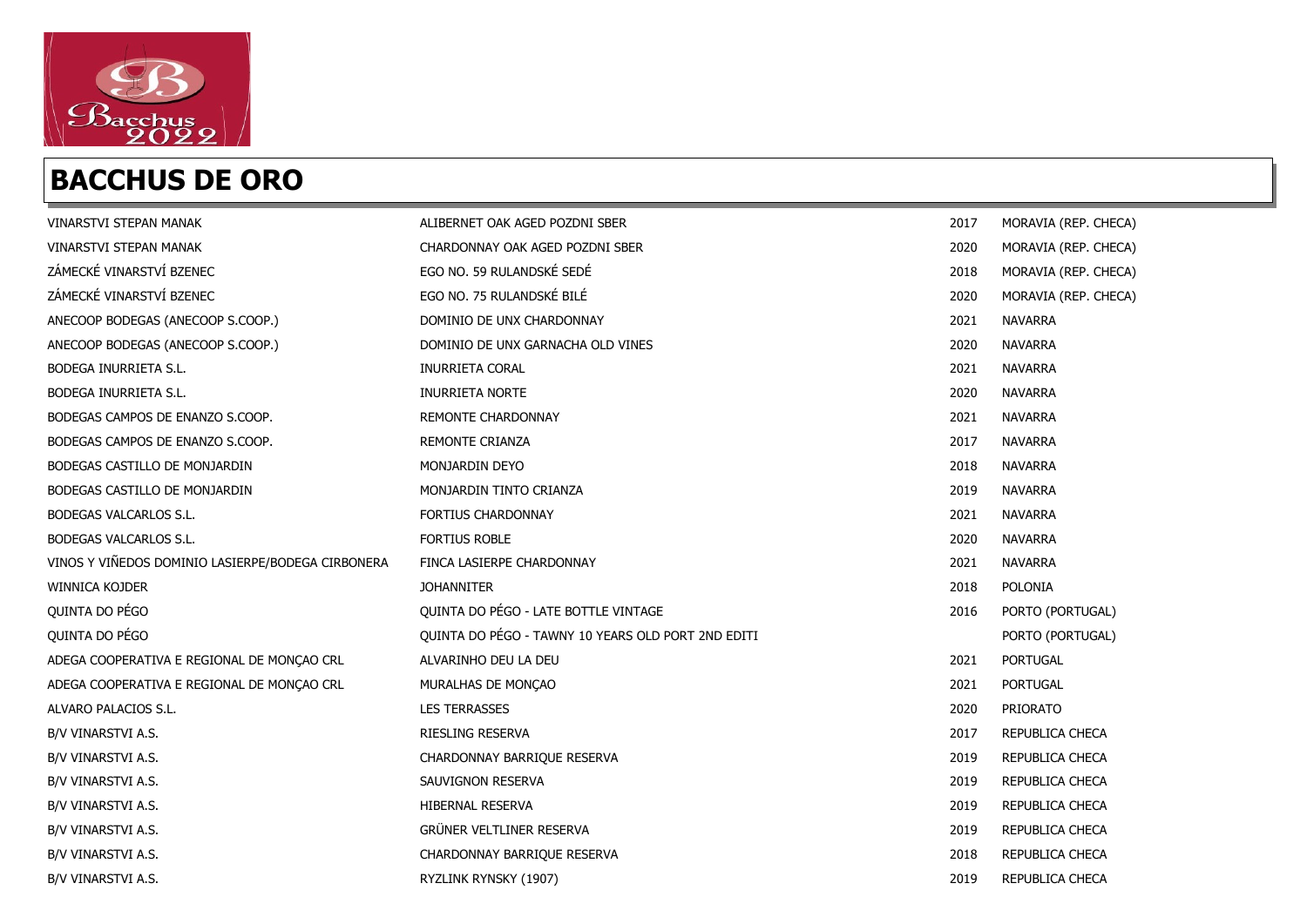

| B/V VINARSTVI A.S.                                | <b>VELTLINSKE ZELENE</b>            | 2020 | REPUBLICA CHECA  |
|---------------------------------------------------|-------------------------------------|------|------------------|
| B/V VINARSTVI A.S.                                | WELSCHRIESLING RESERVA              | 2019 | REPUBLICA CHECA  |
| B/V VINARSTVI A.S.                                | GEWÜRZTRAMINER ORANGE RESERVA       | 2018 | REPUBLICA CHECA  |
| ADEGA CONDES DE ALBAREI S.A.U.                    | CONDES DE ALBAREI                   | 2021 | RIAS BAIXAS      |
| ADEGAS TERRA DE ASOREI S.L.                       | TERRA DE ASOREI "SELECCIÓN PRIVADA" | 2020 | RIAS BAIXAS      |
| AGRO DE BAZÁN S.A.                                | GRANBANZA ETIQUETA AMBAR            | 2021 | RIAS BAIXAS      |
| BODEGAS AQUITANIA S.L.                            | AQUITANIA                           | 2021 | RIAS BAIXAS      |
| BODEGAS AQUITANIA S.L.                            | <b>BERNON</b>                       | 2021 | RIAS BAIXAS      |
| BODEGAS EIDOSELA S.C.G.                           | <b>EIDOSELA</b>                     | 2021 | RIAS BAIXAS      |
| BODEGAS GERARDO MÉNDEZ S.L.                       | DO FERREIRO                         | 2021 | RIAS BAIXAS      |
| <b>BODEGAS LAN</b>                                | SANTIAGO RUIZ                       | 2021 | RIAS BAIXAS      |
| BODEGAS PABLO PADÍN S.L.                          | <b>SEGREL AMBAR</b>                 | 2021 | RIAS BAIXAS      |
| CAMBADOS URBAN WINERY SL                          | <b>DESCONCIERTO</b>                 | 2021 | RIAS BAIXAS      |
| EIDO DA FONTE S.L.                                | EIDO DA FONTE                       | 2021 | RIAS BAIXAS      |
| <b>ENOTURISMO ACHA SL</b>                         | DAVIDE - OBSERVADOR                 | 2021 | RIAS BAIXAS      |
| PACO & LOLA-COOPERATIVA VITIVINICOLA AROUSANA SCG | PACO & LOLA VINTAGE                 | 2016 | RIAS BAIXAS      |
| PACO & LOLA-COOPERATIVA VITIVINICOLA AROUSANA SCG | PACO & LOLA                         | 2021 | RIAS BAIXAS      |
| SEÑORÍO DE SOBRAL S.L.                            | SEÑORIO DE SOBRAL                   | 2021 | RIAS BAIXAS      |
| VIÑA CARTIN S.L.                                  | TERRAS DE LANTAÑO                   | 2021 | RIAS BAIXAS      |
| ADEGAS PAZO DO MAR S.L.                           | PAZO DO MAR BLANCO                  | 2021 | RIBEIRO          |
| ADEGAS TERRAE S.L.                                | <b>DESEU</b>                        | 2021 | RIBEIRO          |
| PAZO TIZON SLU                                    | PAZO TIZON BLANCO                   | 2020 | RIBEIRO          |
| RAMÓN DO CASAR S.L.                               | RAMON DO CASAR GODELLO              | 2020 | <b>RIBEIRO</b>   |
| RAMÓN DO CASAR S.L.                               | RAMON DO CASAR TREIXADURA           | 2021 | RIBEIRO          |
| VINOS & BODEGAS GALLEGAS S.A.U                    | AMAVIDA                             | 2021 | RIBEIRO          |
| VINOS & BODEGAS GALLEGAS S.A.U                    | <b>GRAN ALANIS</b>                  | 2021 | RIBEIRO          |
| VIÑA COSTEIRA SCG                                 | <b>AMADEUS</b>                      | 2021 | RIBEIRO          |
| BODEGA COOP. SANTA ANA                            | <b>CRUZ SAGRA</b>                   | 2017 | RIBERA DEL DUERO |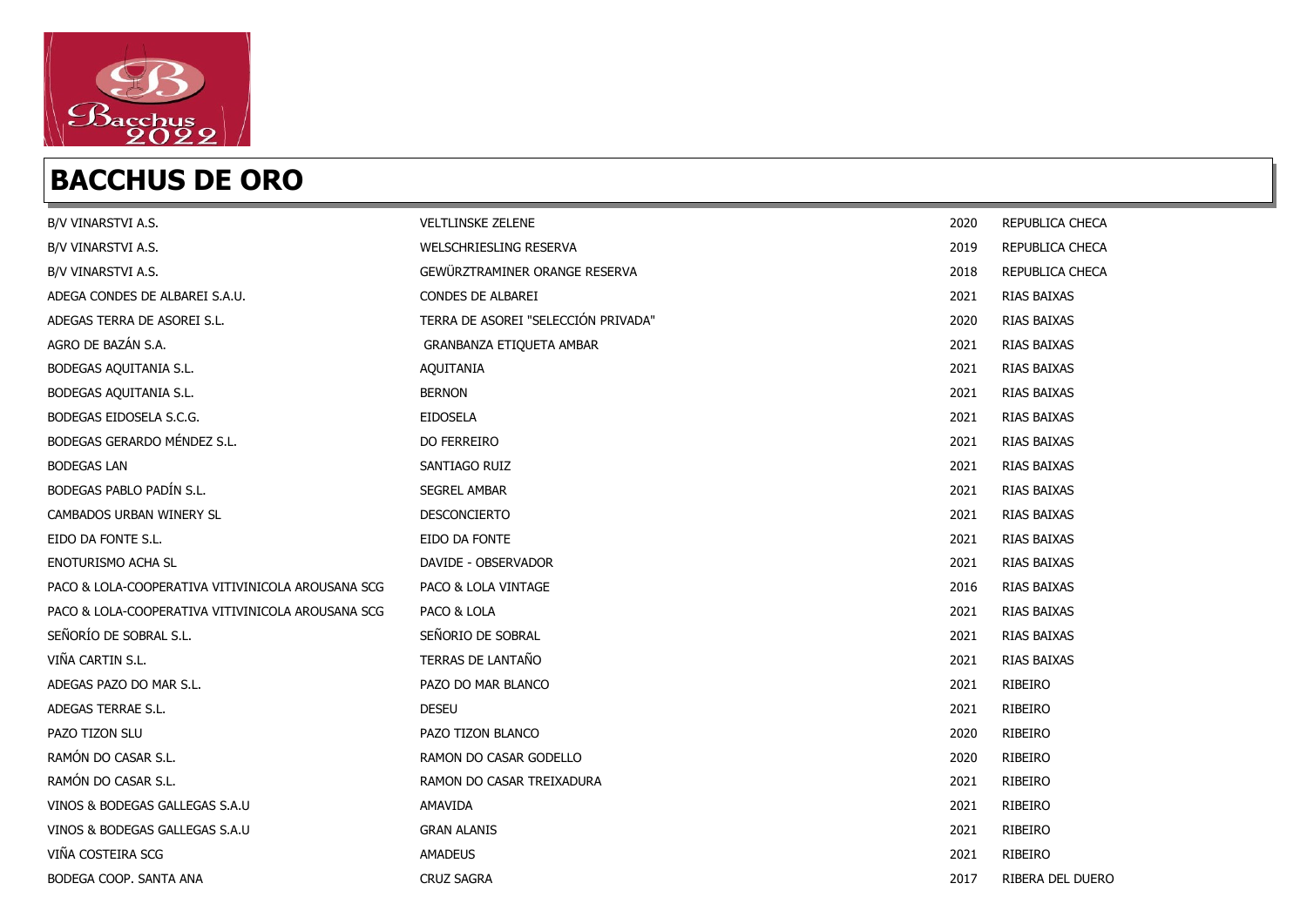

| BODEGA CRAYÓN WFF SL                        | CRAYÓN 3000                                | 2015 | RIBERA DEL DUERO |
|---------------------------------------------|--------------------------------------------|------|------------------|
| BODEGA SAN ROQUE DE LA ENCINA SOC. COOP.    | MONTE PINADILLO CRIANZA                    | 2018 | RIBERA DEL DUERO |
| BODEGAS ABADIA SAN QUIRCE S.L.              | ABADÍA SAN QUIRCE M9                       | 2019 | RIBERA DEL DUERO |
| BODEGAS ABADIA SAN QUIRCE S.L.              | ABADÍA SAN QUIRCE FINCA HELENA             | 2016 | RIBERA DEL DUERO |
| BODEGAS ASENJO & MANSO S.L.                 | SILVANUS EDICIÓN LIMITADA                  | 2018 | RIBERA DEL DUERO |
| BODEGAS LAMBUENA S.C.                       | LAMBUENA CRIANZA                           | 2018 | RIBERA DEL DUERO |
| BODEGAS LÓPEZ CRISTOBAL S.L.                | LÓPEZ CRISTÓBAL LA COLORADA                | 2019 | RIBERA DEL DUERO |
| BODEGAS LÓPEZ CRISTOBAL S.L.                | LÓPEZ CRISTÓBAL PARCELA UNO                | 2018 | RIBERA DEL DUERO |
| BODEGAS PEÑAFIEL S.L.                       | SILENCIO DE MIROS                          | 2018 | RIBERA DEL DUERO |
| BODEGAS PORTIA S.L.                         | <b>TRIENNIA</b>                            | 2019 | RIBERA DEL DUERO |
| BODEGAS RAÍZ Y QUESOS PÁRAMO DE GUZMÁN S.L. | RAIZ DE GUZMAN CRIANZA                     | 2019 | RIBERA DEL DUERO |
| BODEGAS RODERO S.L.                         | PAGO DE VALTARREÑA                         | 2019 | RIBERA DEL DUERO |
| BODEGAS S. ARROYO S.L.U.                    | TINTO ARROYO CRIANZA                       | 2018 | RIBERA DEL DUERO |
| BODEGAS Y VIÑEDOS ACEÑA                     | TERRAESTEBAN CRIANZA                       | 2018 | RIBERA DEL DUERO |
| BODEGAS Y VIÑEDOS MONTE AIXA S.L.           | CRIANZA/BODEGAS Y VIÑEDOS M.A. 1997        | 2019 | RIBERA DEL DUERO |
| BODEGAS Y VIÑEDOS MONTEABELLÓN S.L.         | MONTEABELLON FINCA MATAMBRES               | 2017 | RIBERA DEL DUERO |
| BODEGAS Y VIÑEDOS VEGA DE YUSO S.L.         | TRESMATAS VENDIMIA SELECCIONADA            | 2018 | RIBERA DEL DUERO |
| BODEGAS ZIFAR S.L.                          | SENDA DE LOS OLIVOS CRIANZA                | 2018 | RIBERA DEL DUERO |
| Eduardo Flores Romero                       | EDELMIRA ROMERO, EDICIÓN LIMITADA NUMERADA | 2018 | RIBERA DEL DUERO |
| <b>GRUPO SOLAR DE SAMANIEGO</b>             | DURÓN OPTIMO RESERVA                       | 2017 | RIBERA DEL DUERO |
| <b>GRUPO SOLAR DE SAMANIEGO</b>             | DURÓN CRIANZA                              | 2018 | RIBERA DEL DUERO |
| LADERAS DE VALVERDE S.L.                    | <b>IMPRONTA DE ARTESANO</b>                | 2018 | RIBERA DEL DUERO |
| PAGO DE LOS CAPELLANES S.A.                 | PAGO DE LOS CAPELLANES RESERVA             | 2018 | RIBERA DEL DUERO |
| UNIÓN VITI-VINICOLA SA                      | LA CAPILLA VENDIMIA SELECCIONADA           | 2018 | RIBERA DEL DUERO |
| VALDUBÓN                                    | VALDUBÓN VERDEJO ROBLE                     | 2020 | RIBERA DEL DUERO |
| VIÑA ARNAIZ S.A.                            | VIÑA ARNAIZ ROBLE                          | 2021 | RIBERA DEL DUERO |
| VIÑA ARNAIZ S.A.                            | PATA NEGRA RIBERA DEL DUERO CRIANZA        | 2019 | RIBERA DEL DUERO |
| VIÑA ARNAIZ S.A.                            | PATA NEGRA RIBERA DEL DUERO ROBLE          | 2021 | RIBERA DEL DUERO |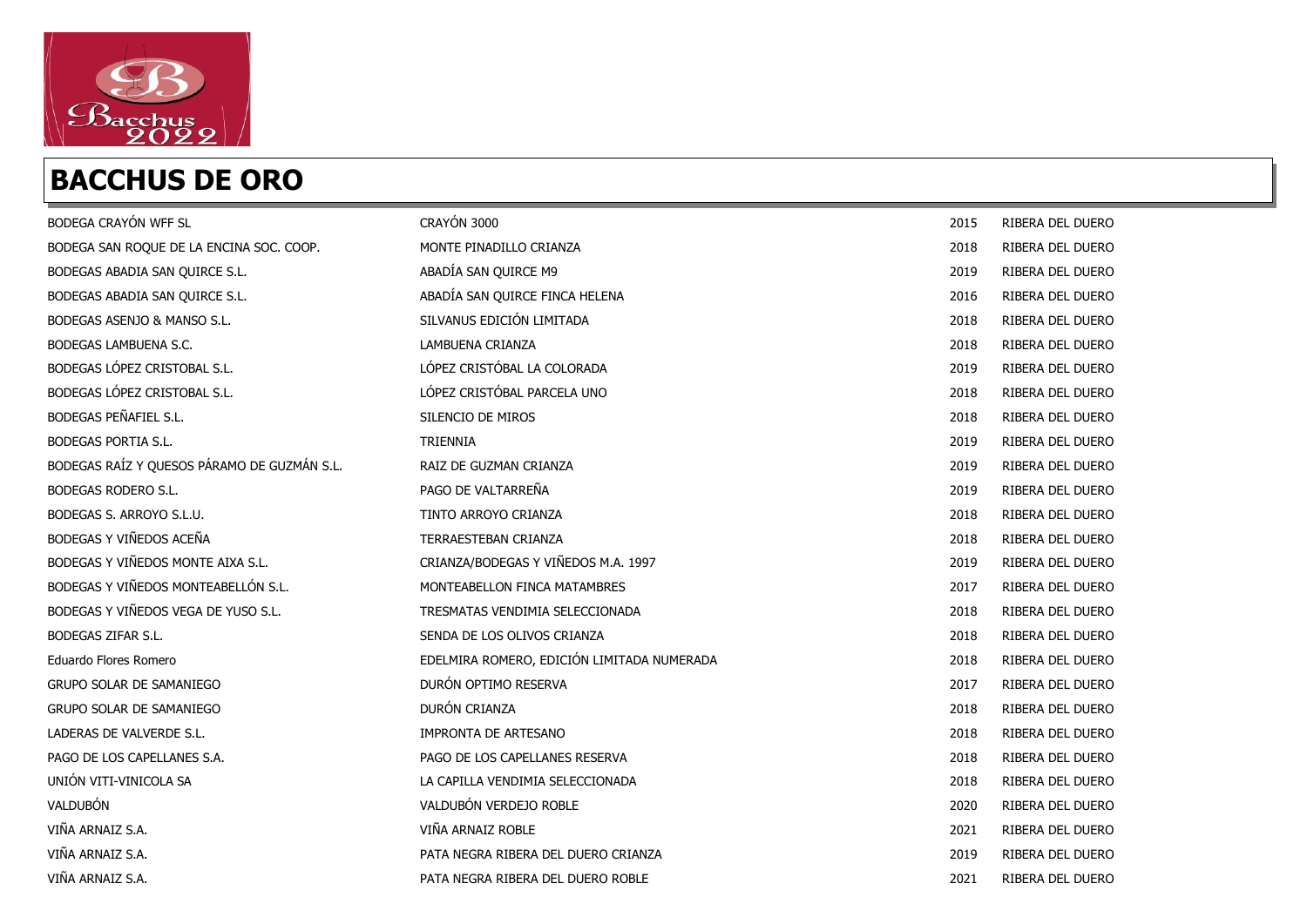

| VIÑA ARNAIZ S.A.                            | MAYOR DE CASTILLA RIBERA GRAN RESERVA | 2011 | RIBERA DEL DUERO    |
|---------------------------------------------|---------------------------------------|------|---------------------|
| VIÑA ARNAIZ S.A.                            | MAYOR DE CASTILLA RIBERA ROBLE        | 2021 | RIBERA DEL DUERO    |
| <b>ZAMORA COMPANY</b>                       | CRUZ DE ALBA FINCA LOS HOYALES        | 2016 | RIBERA DEL DUERO    |
| SDAD. COOPERATIVA SANTA MARIA EGIPCIACA     | CONDE DE LA CORTE TINTO CRIANZA       | 2019 | RIBERA DEL GUADIANA |
| BODEGAS DE FAMILIA BURGO VIEJO S.L.         | PALACIO DE PRIMAVERA RESERVA          | 2018 | <b>RIOJA</b>        |
| BODEGAS DE FAMILIA BURGO VIEJO S.L.         | FINCA VIDALES CRIANZA                 | 2019 | <b>RIOJA</b>        |
| BODEGAS DE FAMILIA BURGO VIEJO S.L.         | LICENCIADO RESERVA                    | 2018 | <b>RIOJA</b>        |
| BODEGAS FAUSTINO S.L.                       | FAUSTINO I GRAN RESERVA               | 2011 | <b>RIOJA</b>        |
| BODEGAS FRANCO-ESPAÑOLAS S.A.U.             | BORDÓN VIÑA SOLE RESERVA              | 2015 | <b>RIOJA</b>        |
| BODEGAS FRANCO-ESPAÑOLAS S.A.U.             | <b>BORDÓN GRAN RESERVA</b>            | 2012 | <b>RIOJA</b>        |
| BODEGAS PALACIOS REMONDO S.A.               | FINCA LA MONTESA                      | 2019 | <b>RIOJA</b>        |
| BODEGAS PEDRO MARTINEZ ALESANCO S.L.        | MARTINEZ ALESANCO GRAN RESERVA        | 2014 | <b>RIOJA</b>        |
| BODEGAS TARÓN S.COOP.                       | <b>PANTOCRATOR</b>                    | 2011 | <b>RIOJA</b>        |
| EL CONJURO DEL CIEGO S.L.                   | <b>LUR</b>                            | 2014 | <b>RIOJA</b>        |
| FELIX SOLIS AVANTIS                         | CASTILLO DE ALBAI RESERVA             | 2017 | <b>RIOJA</b>        |
| FELIX SOLIS AVANTIS                         | ARNEGUI GRAN RESERVA                  | 2013 | <b>RIOJA</b>        |
| GONZALEZ BYASS S.A.                         | BERONIA III A C                       | 2016 | <b>RIOJA</b>        |
| <b>GRUPO SOLAR DE SAMANIEGO</b>             | VALCAVADA RESERVA                     | 2017 | <b>RIOJA</b>        |
| MARQUÉS DE CARRIÓN                          | PATA NEGRA CRIANZA EDICIÓN ESPECIAL   | 2018 | <b>RIOJA</b>        |
| <b>MURIEL WINES</b>                         | CONDE DE LOS ANDES BLANCO             | 2018 | <b>RIOJA</b>        |
| MURIEL WINES                                | MURIEL CRIANZA                        | 2018 | <b>RIOJA</b>        |
| <b>MURIEL WINES</b>                         | CONDE DE LOS ANDES TINTO              | 2016 | <b>RIOJA</b>        |
| PERNOD RICARD ESPAÑA S.A.                   | <b>YSIOS BLANCO</b>                   | 2018 | <b>RIOJA</b>        |
| SOLAR VIEJO LAGUARDIA S.L.                  | <b>ORUBE ROSADO</b>                   | 2021 | <b>RIOJA</b>        |
| UNIÓN VITI-VINICOLA SA                      | <b>GAUDIUM</b>                        | 2016 | <b>RIOJA</b>        |
| <b>ZAMORA COMPANY</b>                       | LALOMBA FINCA VALHONTA                | 2018 | <b>RIOJA</b>        |
| <b>ZAMORA COMPANY</b>                       | RAMÓN BILBAO MIRTO                    | 2016 | <b>RIOJA</b>        |
| BODEGA CUATRO RAYAS S.COOP. AGROALIMENTARIA | AMADOR DIEZ VERDEJO CUVÉE             | 2017 | <b>RUEDA</b>        |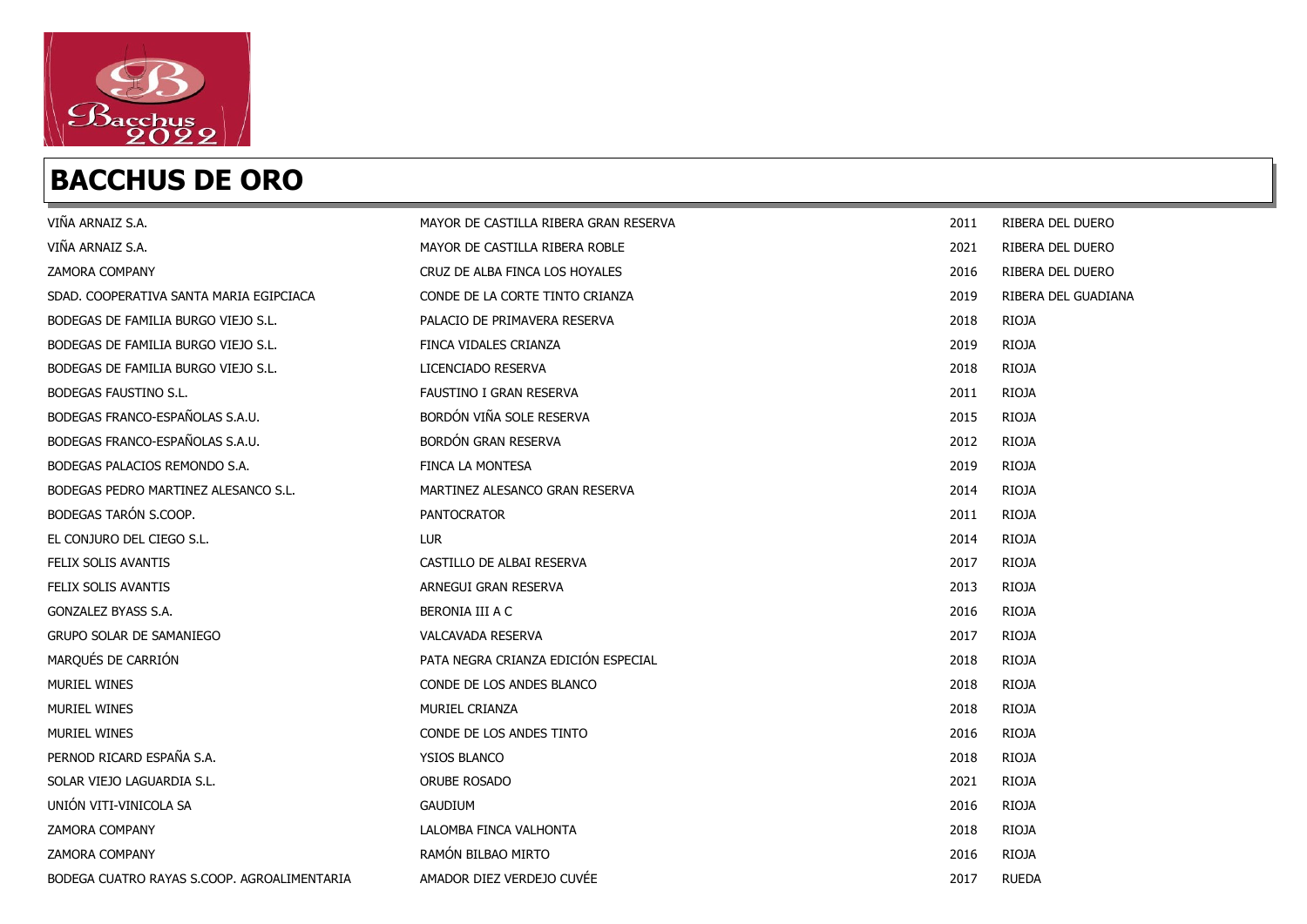

| BODEGA HERMANOS DEL VILLAR S.L.                    | ORO DE CASTILLA FINCA LOS HORNOS                  | 2019 | <b>RUEDA</b>                 |
|----------------------------------------------------|---------------------------------------------------|------|------------------------------|
| BODEGAS CASTELO DE MEDINA S.A.                     | CASTELO DE MEDINA VERDEJO VENDIMIA SELECCIONADA   | 2020 | <b>RUEDA</b>                 |
| BODEGAS CASTELO DE MEDINA S.A.                     | CASTELO DE MEDINA SAUVIGNON BLANC VENDIMIA SELEC. | 2020 | <b>RUEDA</b>                 |
| DIEZ SIGLOS DE VERDEJO S.L.                        | NEKORA VERDEJO                                    | 2021 | <b>RUEDA</b>                 |
| DIEZ SIGLOS DE VERDEJO S.L.                        | DIEZ SIGLOS ECOLOGICO                             | 2021 | <b>RUEDA</b>                 |
| HIJOS DE ALBERTO GUTIERREZ                         | DE ALBERTO DORADO                                 |      | <b>RUEDA</b>                 |
| LUIS CABALLERO S.A.                                | MARQUÉS DE IRÚN                                   | 2021 | <b>RUEDA</b>                 |
| CASA VALDUGA VINHOS FINOS LTDA.                    | CASA VALDUGA TERROIR CHARDONNAY                   | 2021 | SERRA GAUCHA (BRASIL)        |
| COOPERATIVA VINICOLA GARIBALDI                     | ESPUMANTE GARIBALDI VG BRUT ROSÉ                  |      | SERRA GAUCHA (BRASIL)        |
| BODEGA PIRINEOS S.A.                               | PIRINEOS CHARDONNAY                               | 2021 | SOMONTANO                    |
| BODEGA PIRINEOS S.A.                               | PIRINEOS GEWÜRZTRAMINER                           | 2021 | SOMONTANO                    |
| GONZALEZ BYASS S.A.                                | <b>BLECUA</b>                                     | 2015 | SOMONTANO                    |
| MOVINO SPOL. S.R.O.                                | MOVINO RIZLING RÝNSKY HROZIENKOVÝ VÝBER           | 2021 | STREDOSLOVENSKA (ESLOVAQUIA) |
| ADEGA COOPERATIVA DO CARTAXO                       | <b>BRIDAO CLASSICO TINTO</b>                      | 2019 | TEJO (PORTUGAL)              |
| ADEGA COOPERATIVA DO CARTAXO                       | BRIDAO TOURIGA NACIONAL                           | 2017 | TEJO (PORTUGAL)              |
| ADEGA COOPERATIVA DO CARTAXO                       | BRIDAO PRIVATE COLLECTION TINTO                   | 2018 | TEJO (PORTUGAL)              |
| ADEGA COOPERATIVA DO CARTAXO                       | TERRAS DE CARTAXO CLÁSSICO                        | 2019 | TEJO (PORTUGAL)              |
| ABADÍA DE ARIBAYOS VINOS Y CERVEZAS ARTESANALES SL | MESOPOTAMIA ECLIPSE                               | 2018 | <b>TORO</b>                  |
| HIRUZTA BODEGA - ERREKALDE TXAKOLINA SL            | HIRUZTA BEREZIA                                   | 2020 | <b>TXACOLI DE GETARIA</b>    |
| VINOS FINOS H. STAGNARI/VINOS DE AUTOR S.A.        | TANNAT VIEJO H. STAGNARI                          | 2018 | <b>URUGUAY</b>               |
| ADEGA A COROA S.A.T.                               | A COROA                                           | 2021 | VALDEORRAS                   |
| JOAQUIN REBOLLEDO S.A.                             | JOAQUÍN REBOLLEDO FINCA TRASDAIRELAS              | 2020 | VALDEORRAS                   |
| PAGO DE LOS CAPELLANES S.A.                        | O LUAR DO SIL VIDES DE CORGOMO                    | 2019 | VALDEORRAS                   |
| SANTA MARTA SAT                                    | <b>FARDELAS</b>                                   | 2020 | <b>VALDEORRAS</b>            |
| BODEGA CLOS DE LÔM (HERSECA INMOBILIARIA S.L.)     | CLOS DE LÔM MALVASIA                              | 2021 | VALENCIA                     |
| CASTA VITIVINICOLA SA DE CV/CASTA DE VINOS         | <b>CASTA BLANCA</b>                               | 2021 | VALLE DE GUADALUPE (MEXICO)  |
| COMPAÑÍA AGROINDUSTRIAL VINICOLA SA DE CV          | HILO NEGRO ALTA COSTURA                           | 2017 | VALLE DE GUADALUPE (MEXICO)  |
| MONTE XANIC S DE RL DE CV                          | MONTE XANIC CABERNET FRANC                        | 2020 | VALLE DE GUADALUPE (MEXICO)  |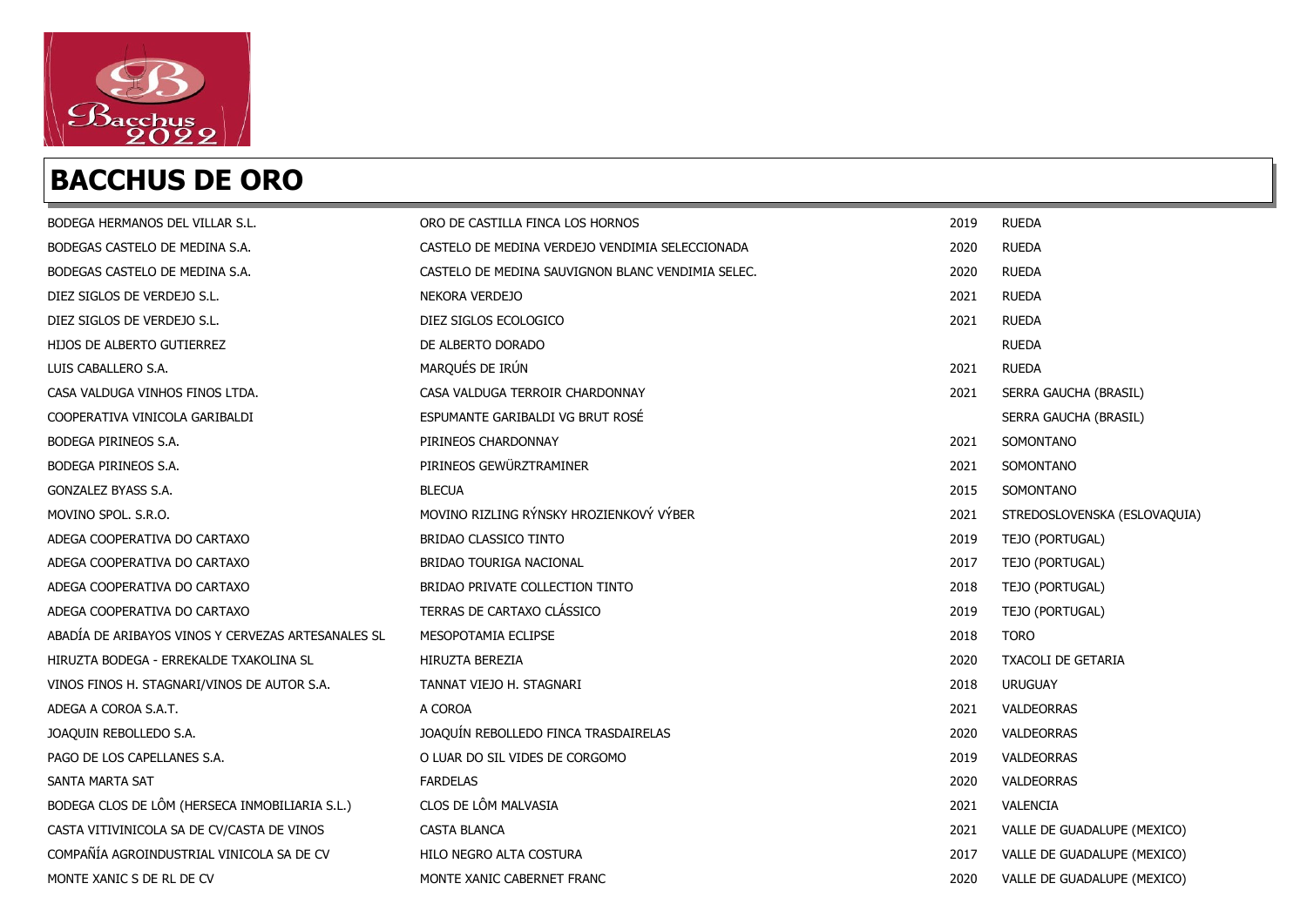

| MONTE XANIC S DE RL DE CV                          | MONTE XANIC MALBEC EDICIÓN LIMITADA | 2020 | VALLE DE GUADALUPE (MEXICO) |
|----------------------------------------------------|-------------------------------------|------|-----------------------------|
| SAT VITICULTORES DE LA COMARCA DE GÜIMAR           | BRUMAS DE AYOSA TINTO               | 2021 | VALLE DE GÜIMAR             |
| BODEGA TAJINASTE S.L.L.                            | <b>CAN</b>                          | 2020 | VALLE DE LA OROTAVA         |
| AGRICOLA CARRASCAS S.L.                            | Y SOLO CUANDO EL RIO CALLA          | 2018 | VINO TIERRA DE CASTILLA     |
| BODEGAS MONTALVO WILMOT/LAGASCA 91 AGROINVEST. S.L | MW PETIT VERDOT SELECCION           | 2017 | VINO TIERRA DE CASTILLA     |
| <b>BODEGAS NOC SL</b>                              | <b>NOC CHARDONNAY</b>               | 2018 | VINO TIERRA DE CASTILLA     |
| CASTILLO DE ARESAN S.L.U.                          | EL ROSÉ DE ARESAN                   | 2021 | VINO TIERRA DE CASTILLA     |
| CORONADO, VINOS Y BODEGAS S.L.                     | CHARCÓN SAUVIGNON BLANC             | 2021 | VINO TIERRA DE CASTILLA     |
| VIÑEDOS BALMORAL                                   | MARAVIDES 12 MESES                  | 2018 | VINO TIERRA DE CASTILLA     |
| BODEGA ENCINA BLANCA DE ALBURQUERQUE (PARFOEX SLU) | TINTO 9 CEPAS                       | 2018 | VINO TIERRA DE EXTREMADURA  |
| BODEGA ENCINA BLANCA DE ALBURQUERQUE (PARFOEX SLU) | BLANCO 12 CEPAS ECOLÓGICO           | 2021 | VINO TIERRA DE EXTREMADURA  |
| VIÑAS DE ALANGE S.A.                               | PALACIO QUEMADO LA RAYA             | 2018 | VINO TIERRA DE EXTREMADURA  |
| COMPAÑÍA GARIP REGAJAL S.L.                        | EL REGAJAL SELECCIÓN ESPECIAL       | 2019 | VINOS DE MADRID             |
| LICINIA WINE MADRID S.L.                           | LICINIA                             | 2016 | VINOS DE MADRID             |
| VINOS JEROMÍN S.L.                                 | <b>GREGO TEMPRANILLO-SYRAH</b>      | 2019 | VINOS DE MADRID             |
| BODEGAS CASTAÑO S.L.                               | CASA CISCA                          | 2016 | <b>YECLA</b>                |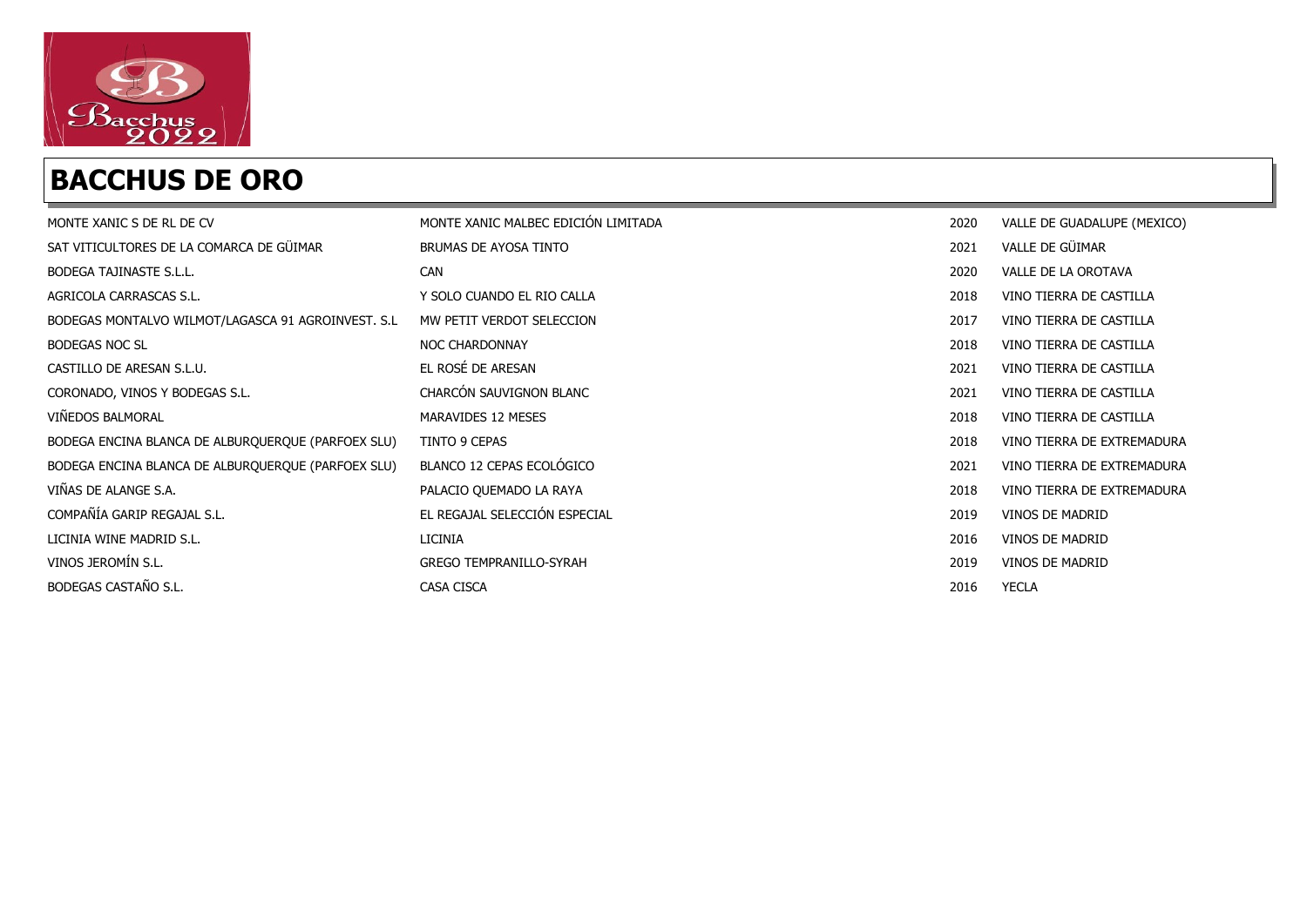

| BODEGA MENCEY CHASNA (JOTTOCAR SL)                                  | LOS TABLEROS BLANCO AFRUTADO            | 2021 | <b>ABONA</b>              |
|---------------------------------------------------------------------|-----------------------------------------|------|---------------------------|
| MESUR, S.L.                                                         | TIERRA DE FRONTOS BLANCO SECO ECOLOGICO | 2021 | <b>ABONA</b>              |
| WEINGUT WERNER ANSELMANN & GEBRÜDER ANSELMANN GMB SAUVIGNAC TROCKEN |                                         | 2020 | ALEMANIA                  |
| FERREIRA MALAQUIAS LDA.                                             | MALAQUIAS 125 AÑOS                      | 2016 | ALENTEJO (PORTUGAL)       |
| FERREIRA MALAQUIAS LDA.                                             | VINHA LONGA RESERVA                     | 2019 | ALENTEJO (PORTUGAL)       |
| BODEGA LAS VIRTUDES                                                 | FORTALEZA MOSCATEL SECO                 | 2021 | <b>ALICANTE</b>           |
| BODEGAS COOPERATIVAS DE ALICANTE COOP.V.                            | LAUDUM FONDILLON                        | 1988 | <b>ALICANTE</b>           |
| CASA SICILIA S.L.                                                   | <b>CESILIA LA RESERVE</b>               | 2021 | <b>ALICANTE</b>           |
| DEHESA EL CARRASCAL S.L.                                            | <b>MAR GARCÍA</b>                       | 2019 | ALMANSA                   |
| <b>WAKEFIELD TAYLORS WINES</b>                                      | ST ANDREWS CABERNET SAUVIGNON           | 2019 | AUSTRALIA                 |
| ADEGA COOPERATIVA DE CANTANHEDE CRL                                 | COLINAS DE ANÇA BAGA RESERVA            | 2018 | BAIRRADA (PORTUGAL)       |
| ADEGA COOPERATIVA DE CANTANHEDE CRL                                 | MARQUÊS DE MARIALVA SINGULAR            | 2017 | BAIRRADA (PORTUGAL)       |
| ADEGA COOPERATIVA DE CANTANHEDE CRL                                 | MARQUÊS DE MARIALVA BAGA RESERVA        | 2018 | BAIRRADA (PORTUGAL)       |
| ADEGA COOPERATIVA DE CANTANHEDE CRL                                 | VILLA ROSA RESERVA                      | 2019 | BAIRRADA (PORTUGAL)       |
| BODEGAS DE SANTO TOMAS SA DE CV                                     | <b>GRENACHE</b>                         | 2020 | BAJA CALIFORNIA (MEXICO)  |
| COOPERATIVA AGRÍCOLA BEIRA SERRA CRL                                | OPTIMA PREGUNTA - PRIVATE SELECTION     | 2017 | BEIRA INTERIOR (PORTUGAL) |
| COOPERATIVA AGRÍCOLA BEIRA SERRA CRL                                | BODAS REAIS - GRANDE ESCOLHA            | 2017 | BEIRA INTERIOR (PORTUGAL) |
| ENCIMA WINES S.L.                                                   | PARA MUESTRA, UN BOTÓN                  | 2018 | <b>BIERZO</b>             |
| HEREDAD MORÁN & LÓPEZ S.COOP.                                       | HEREDAD 26 MENCÍA ROBLE                 | 2020 | <b>BIERZO</b>             |
| VINOS DEL BIERZO S.COOP.                                            | ARMAS DE GUERRA CRIANZA                 | 2016 | <b>BIERZO</b>             |
| VIÑAS DEL BIERZO SOC. COOP.                                         | <b>GRAN BIERZO ORIGEN</b>               | 2020 | <b>BIERZO</b>             |
| VIÑEDOS Y BODEGAS PITTACUM S.L.                                     | PITTACUM                                | 2019 | <b>BIERZO</b>             |
| BODEGAS JOSÉ LUIS FERRER/FRANJA ROJA S.L.                           | <b>VERITAS BRUT NATURE</b>              | 2019 | BINISSALEM                |
| CELLER SANTA EUGENIA S.L.                                           | BLANC DE BLANCS VINYA TAUJANA           | 2021 | <b>BINISSALEM</b>         |
| COOPERATIVA VINICOLA SAO JOAO LTDA                                  | VINHO BRANCO SECO CHARDONNAY BARRICAS   | 2020 | <b>BRASIL</b>             |
| VINÍCOLA CAMPESTRE LTDA.                                            | <b>ZANOTTO SYRAH</b>                    | 2021 | <b>BRASIL</b>             |
| GIL FAMILY STATES S.L.                                              | <b>ATTECA</b>                           | 2019 | CALATAYUD                 |
| BODEGAS AÑADAS S.A.                                                 | CARE FINCA BANCALES                     | 2018 | CARIÑENA                  |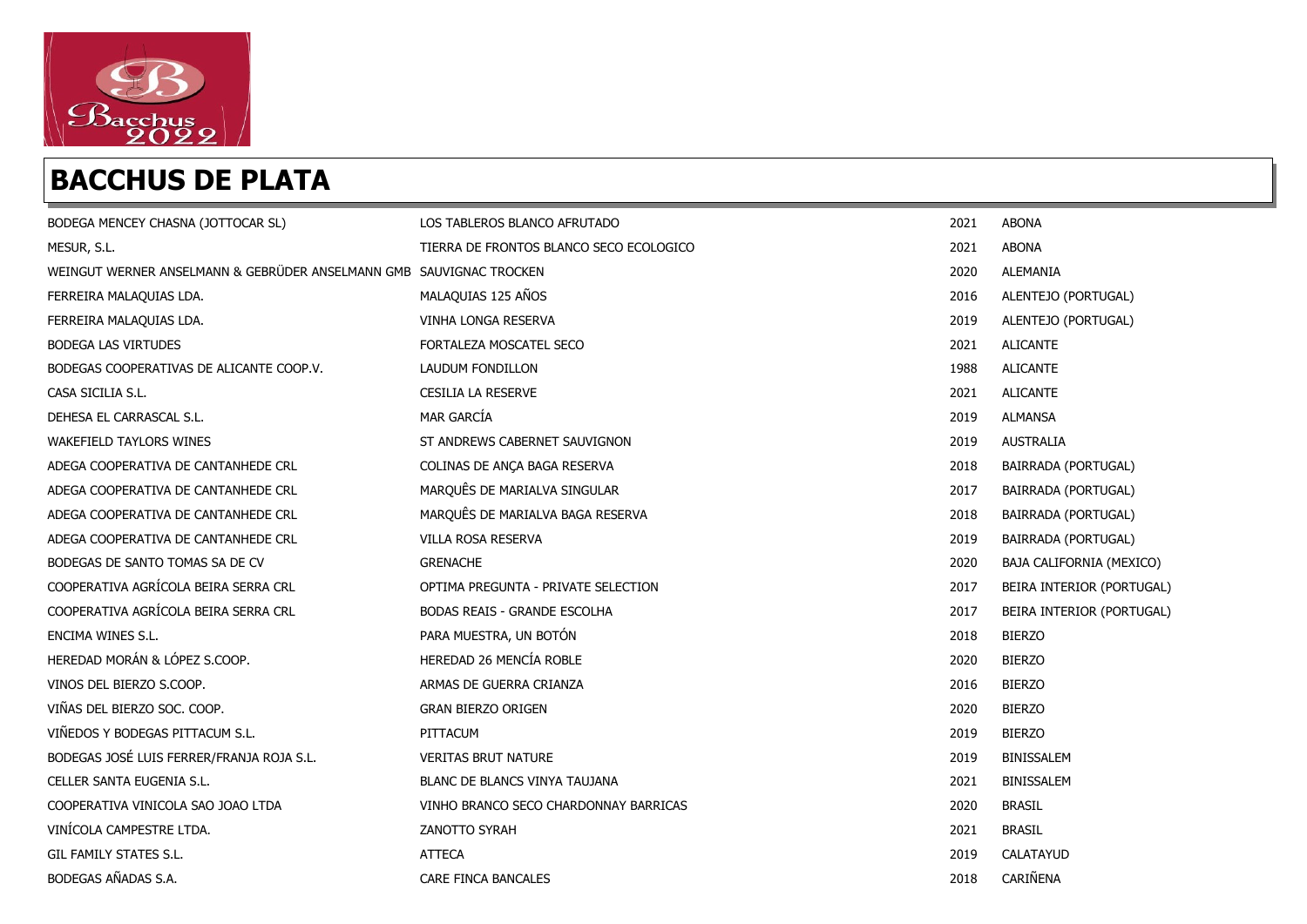

| <b>BODEGAS JAUME SERRA</b>         | CAVA JAUME SERRA VINTAGE BRUT NATURE     | 2019 | <b>CAVA</b>                    |
|------------------------------------|------------------------------------------|------|--------------------------------|
| <b>BODEGAS JAUME SERRA</b>         | CAVA JAUME SERRA ICE                     |      | <b>CAVA</b>                    |
| DESARROLLO DE MARCAS               | SIGLO XXI                                | 2018 | <b>CAVA</b>                    |
| <b>FREIXENET</b>                   | FREIXENET CARTA ROSÉ                     |      | <b>CAVA</b>                    |
| GONZALEZ BYASS S.A.                | VILARNAU GRAN RESERVA VINTAGE            | 2014 | <b>CAVA</b>                    |
| PERELADA COMERCIAL S.A.            | PERELADA BRUT NATURE RESERVA             | 2019 | <b>CAVA</b>                    |
| ROVELLATS S.A.                     | GRAN RESERVA COL.LECCIÓ EXTRA BRUT       | 2015 | <b>CAVA</b>                    |
| BODEGAS HIJOS DE MARCOS GOMEZ      | SALVUEROS ROSADO                         | 2021 | <b>CIGALES</b>                 |
| BODEGAS HIJOS DE MARCOS GOMEZ      | SALVUEROS TINTO                          | 2020 | <b>CIGALES</b>                 |
| COMPAÑÍA DE VINOS MIGUEL MARTIN SL | <b>DOMINE</b>                            | 2021 | <b>CIGALES</b>                 |
| DOMAINE SHADRAPA/SMVDA RAOUDHA SA  | <b>DESIR</b>                             | 2021 | COTEAUX DE LA MEDJERDA (TUNEZ) |
| <b>GLOBAL WINES SA</b>             | CABRIZ RESERVA TINTO                     | 2017 | DAO (PORTUGAL)                 |
| <b>GLOBAL WINES SA</b>             | CASA DE SANTAR RESERVA TINTO             | 2015 | DAO (PORTUGAL)                 |
| QUINTA DO PÉGO                     | QUINTA DO PÉGO GRANDE RESERVA            | 2015 | DOURO (PORTUGAL)               |
| OSTROZOVIC SPOL S.R.O.             | TOKAJSKÝ VÝBER 3 PUTNOVÝ                 | 2018 | ESLOVAQUIA                     |
| PANONIA WINERY S.R.O.              | <b>GOLGUZ MÜLLER THURGAU</b>             | 2021 | ESLOVAQUIA                     |
| VINÁRSTVO BERTA S.R.O.             | MUSKÁT MORAVSKÝ ORIGIN                   | 2021 | ESLOVAQUIA                     |
| VINO NICHTA S.R.O.                 | DEVÍN MOCIARNO                           | 2021 | ESLOVAQUIA                     |
| <b>VINUM NOBILE WINERY</b>         | TRAMIN CERVENY                           | 2021 | ESLOVAQUIA                     |
| <b>VINUM NOBILE WINERY</b>         | PÁLAVA (15 G/L AZUCAR)                   | 2021 | ESLOVAQUIA                     |
| ALMALUVA ESPJ                      | MALAQUITA LA PIEDRA                      |      | ESPAÑA                         |
| BODEGAS MURVIEDRO S.A.             | MURVIEDRO PASIÓN GARNACHA ROSÉ ECOLÓGICO | 2021 | ESPAÑA                         |
| <b>BODEGAS TRENZA S.L.</b>         | LA ORPHICA SELECCIÓN AURORA              | 2021 | ESPAÑA                         |
| EMILIO MIRÓ SALVAT S.A.            | VERMUT MIRÓ RESERVA                      |      | ESPAÑA                         |
| LUIS CABALLERO S.A.                | <b>ABULAGA</b>                           |      | <b>ESPAÑA</b>                  |
| EARL DE LA TOUR                    | LA TOUR DE GÂTIGNE - DUCHE D'UZES BLANC  | 2021 | <b>FRANCIA</b>                 |
| BODEGAS AL ZAGAL SL                | REY ZAGAL CRIANZA                        | 2011 | <b>GRANADA</b>                 |
| BODEGAS VEGA MANCHON S PR DE RL    | <b>GRAN PAGO DE VEGA</b>                 | 2017 | <b>GUANAJUATO (MEXICO)</b>     |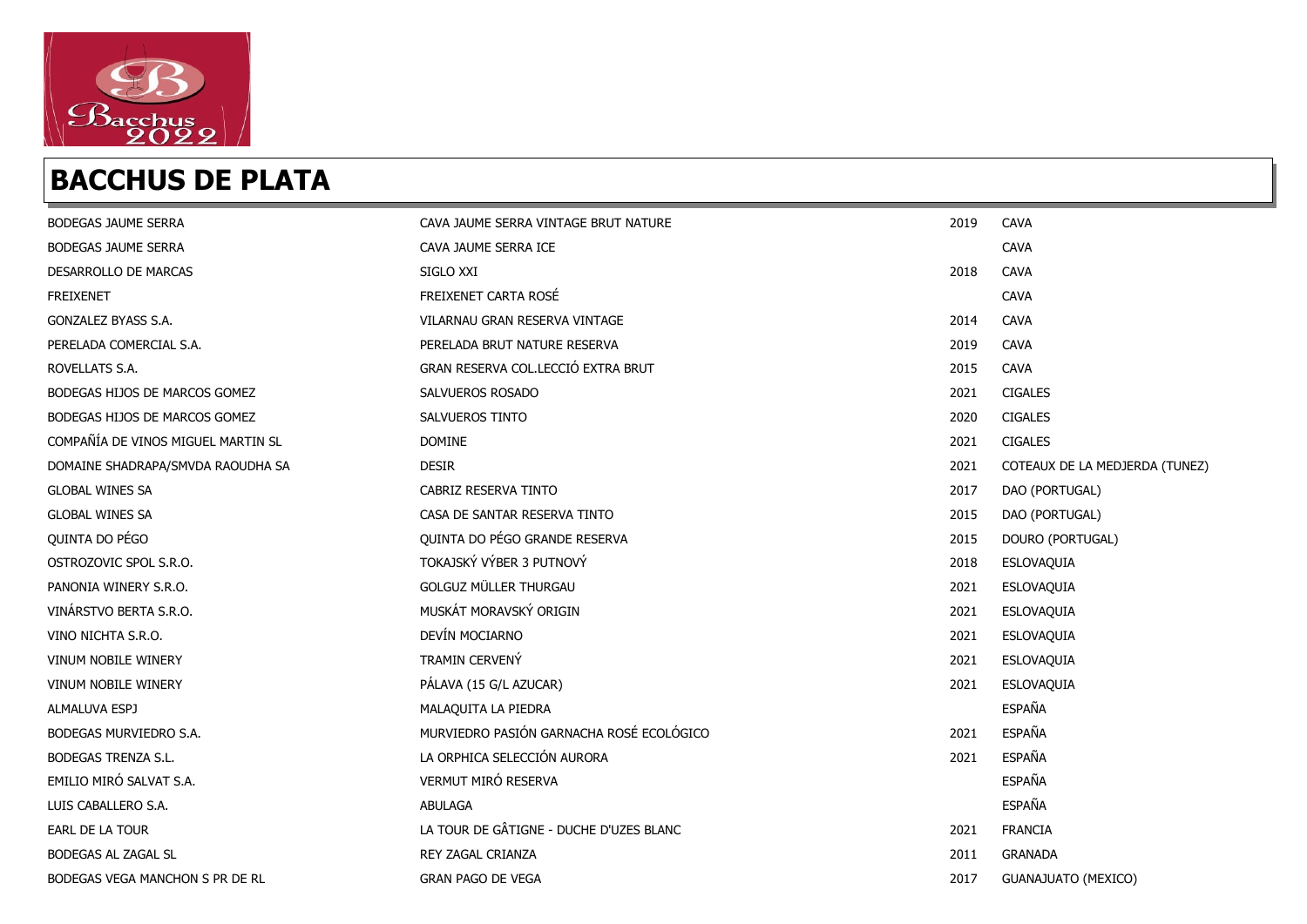

| BODEGAS VEGA MANCHON S PR DE RL                 | PAGO DE VEGA                                     | 2018 | <b>GUANAJUATO (MEXICO)</b>    |
|-------------------------------------------------|--------------------------------------------------|------|-------------------------------|
| SARL VIGNOBLES ROUX                             | <b>CHATEAU HOLDEN</b>                            | 2021 | HAUT-MEDOC (FRANCIA)          |
| SARL VIGNOBLES ROUX                             | <b>CHATEAU HOLDEN</b>                            | 2020 | HAUT-MEDOC (FRANCIA)          |
| <b>BODEGA CONATVS</b>                           | <b>AIRAM CONATVS</b>                             | 202  | <b>ISLAS CANARIAS</b>         |
| COLLEMASSARI S.P.A. SOCIETA AGRICOLA            | <b>RIGOLETO</b>                                  | 2019 | <b>ITALIA</b>                 |
| <b>UMBERTO CESARI</b>                           | <b>CA'GRANDE</b>                                 | 2020 | <b>ITALIA</b>                 |
| GONZALEZ BYASS S.A.                             | NOÉ PX VORS                                      |      | JEREZ-XÉRÈS-SHERRY            |
| BODEGAS COOP. SAN ISIDRO DE JUMILLA S.COOP.     | SABATACHA CRIANZA                                | 2019 | <b>JUMILLA</b>                |
| BODEGAS COOP. SAN ISIDRO DE JUMILLA S.COOP.     | <b>GEMINA SELECCIÓN MONASTRELL</b>               | 2020 | <b>JUMILLA</b>                |
| BODEGAS DELAMPA S.L.                            | DELAMPA 50 AÑOS                                  | 2017 | <b>JUMILLA</b>                |
| BODEGAS LUZÓN S.L.                              | ALTOS DE LUZÓN                                   | 2020 | <b>JUMILLA</b>                |
| J. GARCIA CARRION LA MANCHA S.A.                | OPERA PRIMA CHARDONNAY                           | 2021 | LA MANCHA                     |
| JESÚS DEL PERDÓN - BODEGAS YUNTERO S.C.C.M.     | YUNTERO RESERVA SELECCIÓN                        | 2015 | <b>LA MANCHA</b>              |
| VINICOLA VILLARROBLEDO S.C.L.                   | DON OCTAVIO AIRÉN                                | 2021 | LA MANCHA                     |
| VIRGEN DE LAS VIÑAS BODEGA Y ALMAZARA SC DE CLM | TOMILLAR CHARDONNAY                              | 2021 | LA MANCHA                     |
| BODEGA VEGA DE YUCO S.A.T.                      | ESENCIA YAIZA (BLANCO SECO - MALVASÍA VOLCANICA) | 2021 | LANZAROTE                     |
| EL GRIFO S.A.                                   | EL GRIFO MALVASIA BRUT NATURE RESERVA            | 2016 | LANZAROTE                     |
| BODEGA VALMADRIGAL S.L.                         | CASTILLO VALMADRIGAL                             | 2021 | <b>LEON</b>                   |
| GORDONZELLO S.A.                                | PEREGRINO 14                                     | 2016 | <b>LEON</b>                   |
| BODEGAS EXCELENCIA S.L.                         | <b>LOS FRONTONES</b>                             | 2012 | MALAGA-SIERRAS DE MALAGA      |
| HUERTO DE LA CONDESA                            | LOS CIPRESES ROSADO                              | 2021 | MALAGA-SIERRAS DE MALAGA      |
| ING. DANIEL SIMONOVIC                           | TRAMIN CERVENÝ SIMONOVIC                         | 2020 | MALOKARPATSKÁ VO (ESLOVAQUIA) |
| KARPATSKÁ PERLA S.R.O.                          | KARPATSKÁ PERLA VELTLÍNSKE ZELENÉ VINOHRAD INGLE | 2021 | MALOKARPATSKÁ VO (ESLOVAQUIA) |
| KARPATSKÁ PERLA S.R.O.                          | KARPATSKÁ PERLA PINOT BLANC, VINOHRAD KALVÁRIA   | 2021 | MALOKARPATSKÁ VO (ESLOVAQUIA) |
| VILLA VINO RACA A.S.                            | EXCELLENCE TRAMÍN CERVENÝ VÝBER Z HROZNA         | 2020 | MALOKARPATSKÁ VO (ESLOVAQUIA) |
| BODEGA INIESTA S.L.                             | CORAZÓN LOCO ROSADO                              | 2021 | <b>MANCHUELA</b>              |
| COOP. DEL CAMPO VIRGEN DE LAS NIEVES SC DE CLM  | ARTESONES DE CENIZATE CRIANZA                    | 2017 | <b>MANCHUELA</b>              |
| PAGOS DE FAMILIA VEGA TOLOSA                    | FINCA LOS HALCONES BOBAL                         | 2019 | MANCHUELA                     |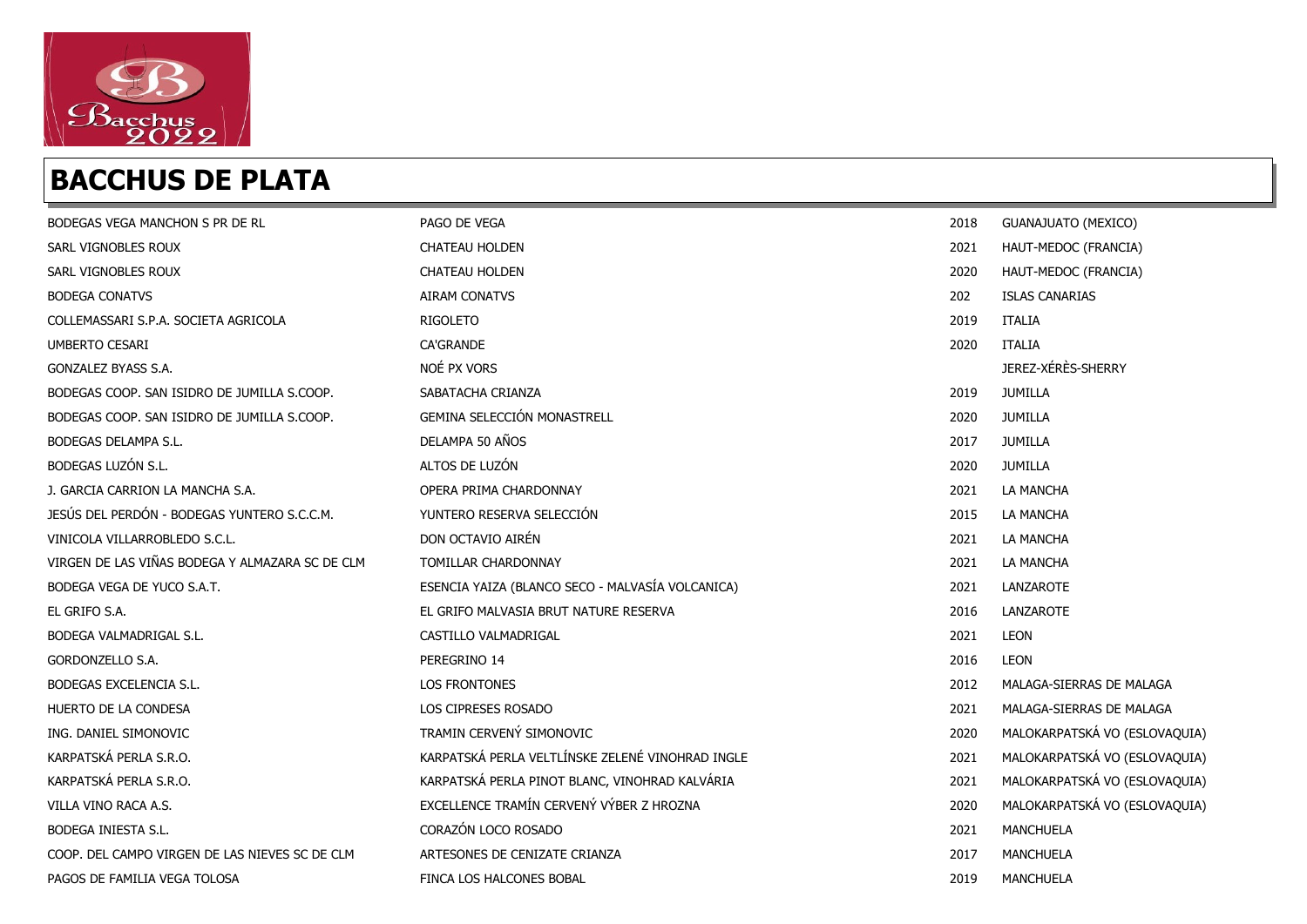

| SAN ANTONIO ABAD COOPERATIVA BODEGAS SAAC DE CLM | <b>GREDAS VIEJAS</b>                              | 2017 | MANCHUELA            |
|--------------------------------------------------|---------------------------------------------------|------|----------------------|
| SARL VIGNOBLES ROUX                              | CHATEAU PONTEY                                    | 2021 | MEDOC (FRANCIA)      |
| BODEGA ROGANTO (VIDES Y VINOS CALIFORNIANOS)     | ROGANTO CABERNET SAUVIGNON                        | 2017 | MEXICO               |
| CASA VERAMENDI S DE PR DE RL                     | CASA VERAMENDI                                    | 2019 | MEXICO               |
| SAN JUANITO VITIVINICOLA SPR DE RL               | SAN JUANITO RESERVA SYRAH-MALBEC                  | 2017 | MEXICO               |
| SAN JUANITO VITIVINICOLA SPR DE RL               | SAN JUANITO RESERVA MALBEC                        | 2017 | MEXICO               |
| VINICOLA SAN LORENZO S.A. DE C.V.                | CASA MADERO GRAN RESERVA CABERNET SAUVIGNON       | 2019 | MEXICO               |
| <b>FAUTOR SRL</b>                                | ICE WINE TRAMINER-MUSCAT OTTONEL                  | 2016 | MOLDAVIA             |
| <b>FAUTOR SRL</b>                                | LATE HARVEST SAUVIGNON BLANC                      | 2017 | MOLDAVIA             |
| <b>FAUTOR SRL</b>                                | LATE HARVEST RHEIN RIESLING                       | 2017 | MOLDAVIA             |
| BODEGAS EL MONTE S.L.                            | XIMENIUM FINO "EN RAMA"                           | 2002 | MONTILLA - MORILES   |
| COOPERATIVA AGRICOLA LA AURORA S.C.A.            | AMONTILLADO AMANECER                              |      | MONTILLA - MORILES   |
| COOPERATIVA AGRICOLA LA AURORA S.C.A.            | PEDRO XIMENEZ 1.981                               |      | MONTILLA - MORILES   |
| VINARSTVI KNEZI HORA                             | ANDRE RESERVE                                     | 2017 | MORAVIA (REP. CHECA) |
| VINARSTVI MIKROSVÍN MIKULOV                      | RYZLINK VLASSKÝ TRAD. LINE DOLNÍ DUNAJOVICE ZIMNÍ | 2001 | MORAVIA (REP. CHECA) |
| <b>VINARSTVI STEPAN MANAK</b>                    | MERLOT OAK AGED VYBER Z HROZNU                    | 2018 | MORAVIA (REP. CHECA) |
| ANECOOP BODEGAS (ANECOOP S.COOP.)                | LA CALMA MÁGICA TINTO                             | 2018 | NAVARRA              |
| BODEGA INURRIETA S.L.                            | <b>INURRIETA MIMAO</b>                            | 2020 | NAVARRA              |
| BODEGA INURRIETA S.L.                            | INURRIETA PURO VICIO                              | 2019 | <b>NAVARRA</b>       |
| BODEGA INURRIETA S.L.                            | LADERAS DE INURRIETA                              | 2019 | NAVARRA              |
| <b>BODEGA INURRIETA S.L.</b>                     | <b>INURRIETA MEDIODIA</b>                         | 2021 | <b>NAVARRA</b>       |
| BODEGAS CASTILLO DE MONJARDIN                    | MONJARDIN CHARDONNAY                              | 2021 | <b>NAVARRA</b>       |
| BODEGAS MARCO REAL S.A.                          | MARCO REAL RESERVA DE FAMILIA                     | 2015 | <b>NAVARRA</b>       |
| BODEGAS MARCO REAL S.A.                          | HOMENAJE GARNACHA                                 | 2021 | NAVARRA              |
| <b>BODEGAS OCHOA SA</b>                          | MIRAPIES                                          | 2015 | NAVARRA              |
| BODEGAS PAGOS DE ARAIZ S.A.                      | PAGOS DE ARAIZ CRIANZA                            | 2019 | NAVARRA              |
| PAGO AYLÉS (ABRERA S.A.)                         | SENDA DE LEÑADORES                                | 2020 | PAGO AYLÉS           |
| ARMERO I ADROVER VINICULTORS S.L.                | <b>SON RAVELL</b>                                 | 2021 | PLA I LLEVANT        |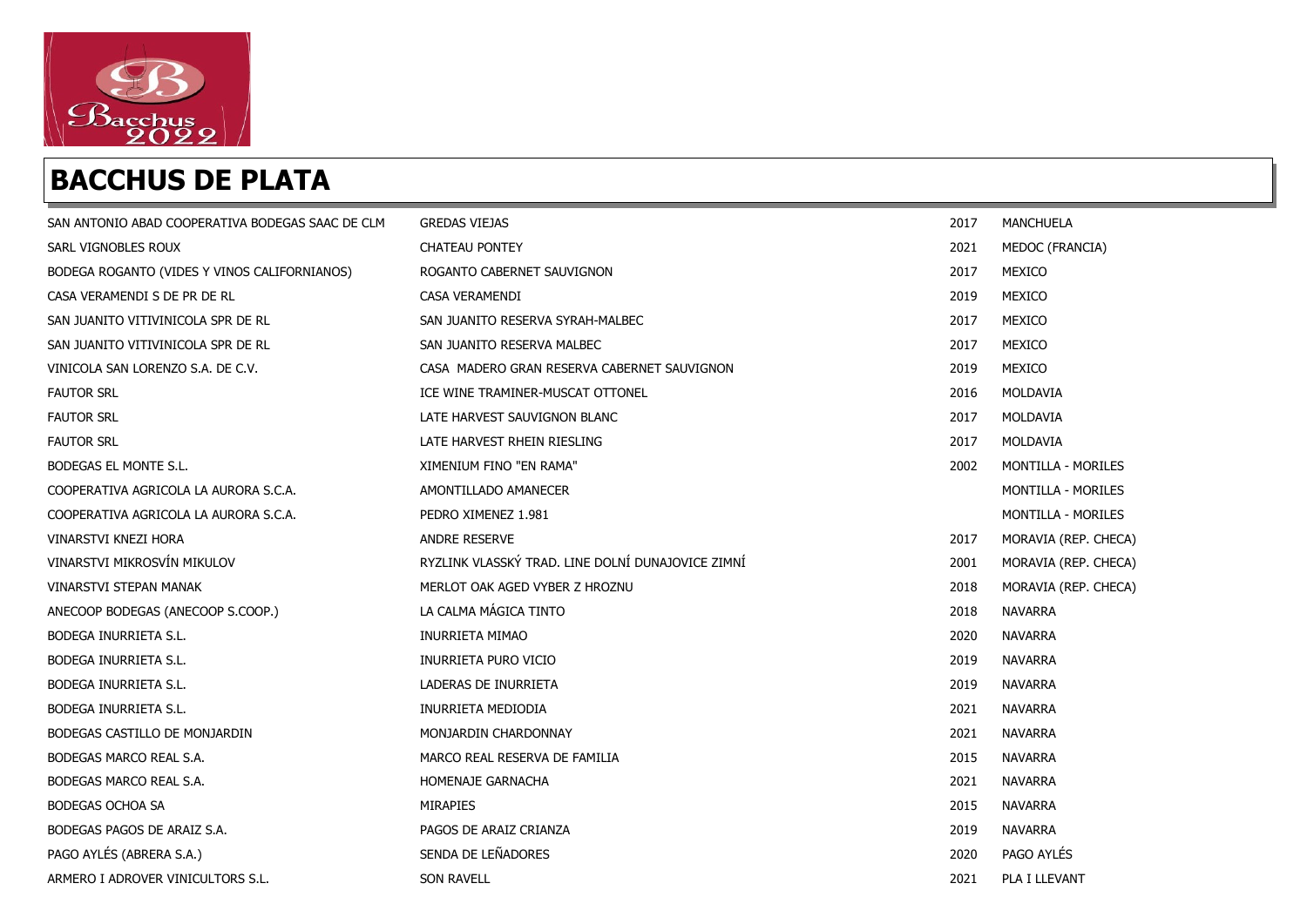

| ARMERO I ADROVER VINICULTORS S.L.                 | <b>SON PROHENS</b>                            | 2021 | PLA I LLEVANT      |
|---------------------------------------------------|-----------------------------------------------|------|--------------------|
| <b>BODEGAS PERE SEDA SL</b>                       | MOSSÈN ALCOVER                                | 2018 | PLA I LLEVANT      |
| <b>WINNICA SMOLIS</b>                             | SMOLIS BRUT NATURE                            |      | POLONIA            |
| QUINTA DO PÉGO                                    | QUINTA DO PÉGO - VINTAGE PORTO                | 2016 | PORTO (PORTUGAL)   |
| CELLERS SCALA DEI                                 | SCALA DEI CARTOIXA                            | 2018 | PRIORATO           |
| PARQUE ENOLÓGICO PUERTA DEL LOBO SA DE CV         | <b>TIO NETO</b>                               | 2020 | QUERETARO (MEXICO) |
| B/V VINARSTVI A.S.                                | RIESLING BARRIQUE RESERVA                     | 2018 | REPUBLICA CHECA    |
| B/V VINARSTVI A.S.                                | CABERNET SAUVIGNON RESERVA                    | 2018 | REPUBLICA CHECA    |
| B/V VINARSTVI A.S.                                | PINOT BLANC RESERVA                           | 2019 | REPUBLICA CHECA    |
| B/V VINARSTVI A.S.                                | <b>RIESLING RESERVA</b>                       | 2019 | REPUBLICA CHECA    |
| B/V VINARSTVI A.S.                                | GEWÜRZTRAMINER RESERVA                        | 2019 | REPUBLICA CHECA    |
| B/V VINARSTVI A.S.                                | RYZLINK RYNSKY (1911)                         | 2019 | REPUBLICA CHECA    |
| B/V VINARSTVI A.S.                                | <b>RIESLING RESERVA</b>                       | 2018 | REPUBLICA CHECA    |
| B/V VINARSTVI A.S.                                | <b>CHARDONNAY RESERVA</b>                     | 2018 | REPUBLICA CHECA    |
| B/V VINARSTVI A.S.                                | <b>CHARDONNAY RESERVA</b>                     | 2017 | REPUBLICA CHECA    |
| B/V VINARSTVI A.S.                                | PINOT GRIS RESERVA                            | 2018 | REPUBLICA CHECA    |
| B/V VINARSTVI A.S.                                | RYZLINK RYNSKY (1910)                         | 2019 | REPUBLICA CHECA    |
| B/V VINARSTVI A.S.                                | PALAVA                                        | 2020 | REPUBLICA CHECA    |
| B/V VINARSTVI A.S.                                | <b>CHARDONNAY RESERVA</b>                     | 2019 | REPUBLICA CHECA    |
| B/V VINARSTVI A.S.                                | PINOT GRIS BARRIQUE RESERVA                   | 2019 | REPUBLICA CHECA    |
| ZNOVIN ZNOJMO A.S.                                | ZNOVIN HIBERNAL N.B. 0348 SELECTION OF GRAPES | 2020 | REPUBLICA CHECA    |
| ADEGAS VALMIÑOR S.L.                              | VALMIÑOR                                      | 2021 | RIAS BAIXAS        |
| BODEGAS MARTÍN CODAX S.A.U.                       | MARTÍN CODAX                                  | 2021 | RIAS BAIXAS        |
| GRANDES PAGOS GALLEGOS DE VITICULTURA TRADI, S.L. | QUINTA DE COUSELO TRADICIÓN                   | 2015 | RIAS BAIXAS        |
| GRANDES PAGOS GALLEGOS DE VITICULTURA TRADI, S.L. | <b>TURONIA</b>                                | 2021 | RIAS BAIXAS        |
| HGA BODEGAS Y VIÑEDOS DE ALTURA S.L.              | PAZO DE VILLAREI                              | 2021 | RIAS BAIXAS        |
| TEIJIDO VIÑEDOS Y BODEGA SL                       | <b>OLGA</b>                                   | 2020 | RIAS BAIXAS        |
| ZAMORA COMPANY                                    | MAR DE FRADES FINCA VALIÑAS                   | 2017 | RIAS BAIXAS        |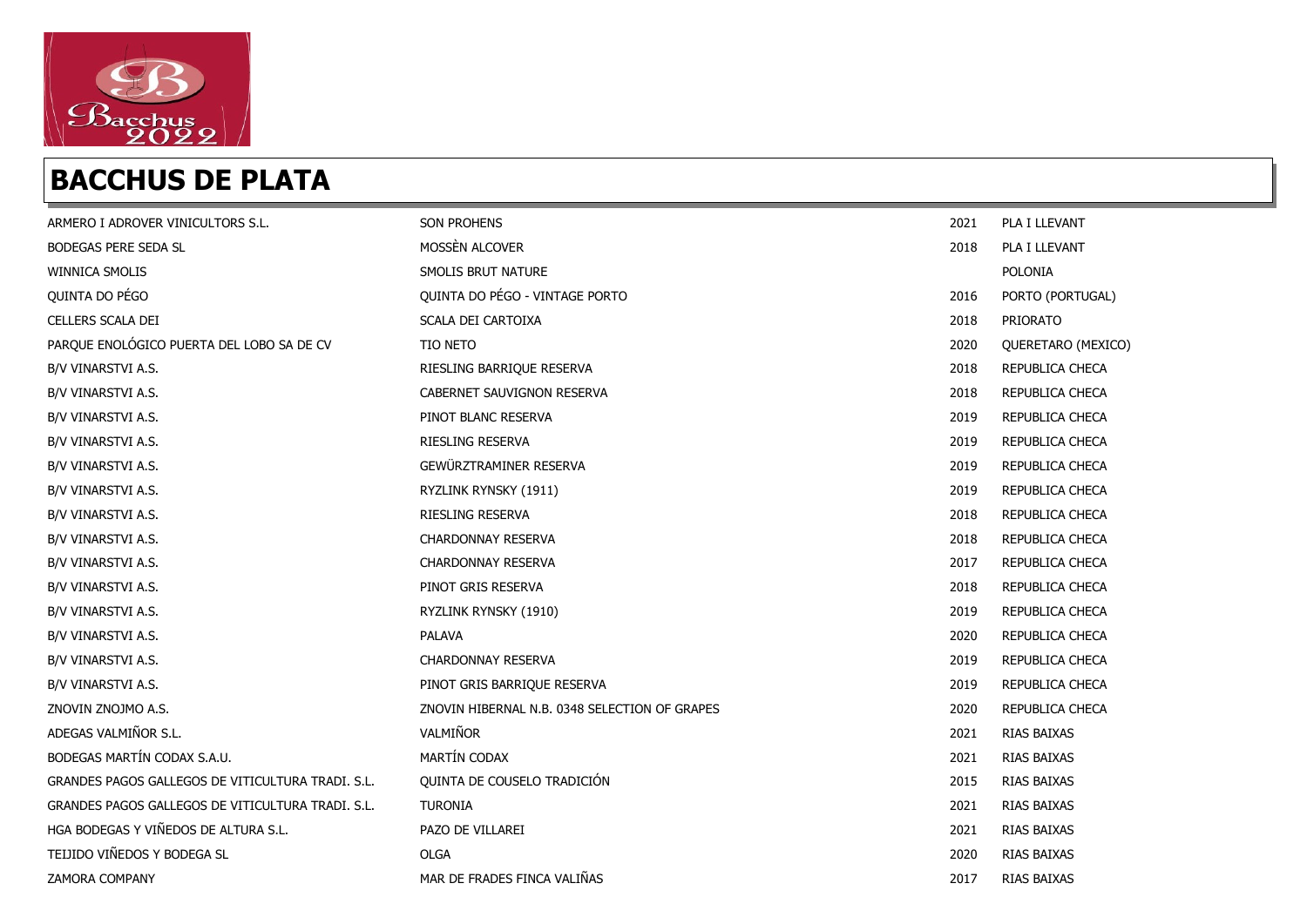

| BODEGAS LOEDA S.L.               | <b>CATRO PARROQUIAS</b>                    | 2021 | RIBEIRO                  |
|----------------------------------|--------------------------------------------|------|--------------------------|
| BODEGAS IZQUIERDO S.L.           | ANTONINO IZQUIERDO VENDIMIA SELECCIONADA   | 2019 | RIBERA DEL DUERO         |
| BODEGAS LAMBUENA S.C.            | <b>LAMBUENA ROBLE</b>                      | 2021 | RIBERA DEL DUERO         |
| BODEGAS PINNA FIDELIS            | PINNA FIDELIS ROSADO EN FERMENTADO BARRICA | 2019 | RIBERA DEL DUERO         |
| BODEGAS Y VIÑEDOS ACEÑA          | <b>TERRAESTEBAN AUTHOR</b>                 | 2017 | RIBERA DEL DUERO         |
| BODEGAS Y VIÑEDOS VEGA REAL S.L. | VACCAYOS                                   | 2017 | RIBERA DEL DUERO         |
| BODEGAS ZIFAR S.L.               | CABALLERO ZIFAR                            | 2017 | RIBERA DEL DUERO         |
| FELIX SOLIS AVANTIS              | ALTOS DE TAMARON RESERVA                   | 2017 | RIBERA DEL DUERO         |
| LA LUZ DEL DUERO S.L.            | VALPINCIA CRIANZA                          | 2018 | RIBERA DEL DUERO         |
| LA LUZ DEL DUERO S.L.            | <b>VALPINCIA ROBLE</b>                     | 2020 | RIBERA DEL DUERO         |
| PERNOD RICARD ESPAÑA S.A.        | TARSUS FINCA EL CANTO                      | 2018 | RIBERA DEL DUERO         |
| SEÑORIO DE BOCOS S.A.            | AUTOR DE BOCOS FERMENTADO EN BARRICA       | 2019 | RIBERA DEL DUERO         |
| VALDUBÓN                         | VALDUBÓN X 12ª EDICIÓN                     |      | 2018/20 RIBERA DEL DUERO |
| VIÑA ARNAIZ S.A.                 | MAYOR DE CASTILLA RIBERA CRIANZA           | 2019 | RIBERA DEL DUERO         |
| VIÑA ARNAIZ S.A.                 | VIÑA ARNAIZ GRAN RESERVA                   | 2011 | RIBERA DEL DUERO         |
| VIÑA ARNAIZ S.A.                 | PATA NEGRA RIBERA DEL DUERO RESERVA        | 2018 | RIBERA DEL DUERO         |
| VIÑA ARNAIZ S.A.                 | MAYOR DE CASTILLA RIBERA RESERVA           | 2018 | RIBERA DEL DUERO         |
| BODEGAS ROMALE S.L.              | PRIVILEGIO DE ROMALE                       | 2018 | RIBERA DEL GUADIANA      |
| BODEGA SAN MARTIN DE ABALOS S.L. | EL CHICO ROBUSTO                           | 2020 | <b>RIOJA</b>             |
| BODEGAS BILBAÍNAS S.A.           | VIÑA POMAL RESERVA                         | 2016 | <b>RIOJA</b>             |
| BODEGAS CASA PRIMICIA S.A.       | PENSANTE SELECCIÓN ESPECIAL                | 2015 | <b>RIOJA</b>             |
| BODEGAS CASA PRIMICIA S.A.       | CASA PRIMICIA JOVEN TEMPRANILLO            | 2021 | <b>RIOJA</b>             |
| <b>BODEGAS FAUSTINO S.L.</b>     | <b>GRAN FAUSTINO I</b>                     | 2004 | <b>RIOJA</b>             |
| BODEGAS FRANCO-ESPAÑOLAS S.A.U.  | <b>BORDÓN CRIANZA</b>                      | 2018 | <b>RIOJA</b>             |
| <b>GRUPO OSBORNE</b>             | VIÑA MONTY VIURA                           | 2017 | <b>RIOJA</b>             |
| <b>GRUPO SOLAR DE SAMANIEGO</b>  | SOLAR DE SAMANIEGO CRIANZA                 | 2019 | <b>RIOJA</b>             |
| MARQUÉS DE CARRIÓN               | ANTAÑO SELECCIÓN                           | 2020 | <b>RIOJA</b>             |
| <b>MURIEL WINES</b>              | MURIEL GRAN RESERVA                        | 2011 | <b>RIOJA</b>             |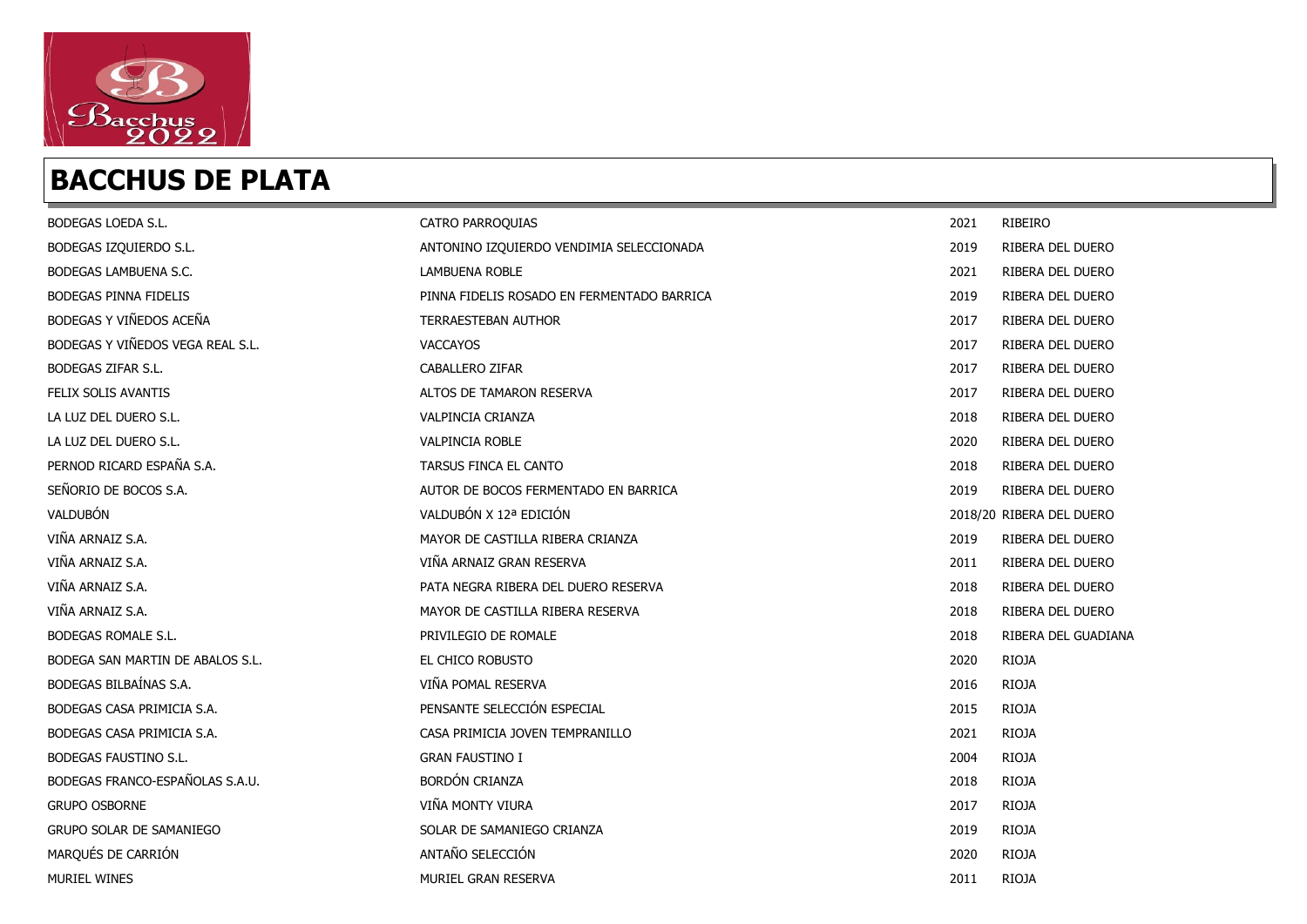

| PERNOD RICARD ESPAÑA S.A.                   | AZPILICUETA COLECCIÓN PRIVADA BLANCO         | 2020 | <b>RIOJA</b>                 |
|---------------------------------------------|----------------------------------------------|------|------------------------------|
| SOLAR VIEJO LAGUARDIA S.L.                  | ORUBE SELECCIÓN DE FAMILIA                   | 2018 | <b>RIOJA</b>                 |
| BODEGA CUATRO RAYAS S.COOP, AGROALIMENTARIA | CUATRO RAYAS LONGVERDEJO VDOS, CENTENARIOS   | 2020 | <b>RUEDA</b>                 |
| BODEGAS CASTELO DE MEDINA S.A.              | DAROU SAUVIGNON BLANC                        | 2021 | <b>RUEDA</b>                 |
| EXPLOTACIONES VITIVINICOLAS LASECANAS       | MALVID                                       | 2020 | <b>RUEDA</b>                 |
| RODRIGUEZ Y SANZO S.L.                      | SANZO VIÑAS VIEJAS                           | 2021 | <b>RUEDA</b>                 |
| COOPERATIVA VINICOLA AURORA                 | AURORA PINTO BANDEIRA CHARDONNAY             | 2020 | SERRA GAUCHA (BRASIL)        |
| VITIVINÍCOLA JOLIMONT LTDA                  | <b>JOLIMONT GRAN RESERVA</b>                 | 2017 | SERRA GAUCHA (BRASIL)        |
| VITIVINÍCOLA JOLIMONT LTDA                  | JOLIMONT INTENDENTE                          | 2009 | SERRA GAUCHA (BRASIL)        |
| VITIVINÍCOLA JOLIMONT LTDA                  | JOLIMONT MORRO CALÇADO                       | 2020 | SERRA GAUCHA (BRASIL)        |
| BODEGA SOMMOS S.L.                          | SOMMOS COLECCIÓN CABERNET SAUVIGNON          | 2019 | SOMONTANO                    |
| DALCAMP S.L.                                | CASTILLO DE MONESMA RESERVA                  | 2018 | SOMONTANO                    |
| MOVINO SPOL, S.R.O.                         | MOVINO PÁLAVA                                | 2021 | STREDOSLOVENSKA (ESLOVAQUIA) |
| CÁNDIDO HERNÁNDEZ PÍO                       | VIÑARIQUELAS ALBILLO CRIOLLO                 | 2021 | TACORONTE-ACENTEJO           |
| VITICULTURA SAN JUAN S.L.U.                 | PRESAS OCAMPO MACERACIÓN CARBÓNICA SELECCIÓN | 2021 | TACORONTE-ACENTEJO           |
| ADEGA COOPERATIVA DO CARTAXO                | BRIDAO PRIVATE COLLECTION BRANCO             | 2020 | TEJO (PORTUGAL)              |
| ADEGA COOPERATIVA DO CARTAXO                | BRIDAO TRINCADEIRA                           | 2017 | TEJO (PORTUGAL)              |
| ADEGA COOPERATIVA DO CARTAXO                | <b>BRIDAO MERLOT</b>                         | 2017 | TEJO (PORTUGAL)              |
| BODEGAS JAUME SERRA                         | FILL DE LA PLUJA                             | 2020 | <b>TERRA ALTA</b>            |
| BODEGA CAMPO DE TORO S.L.                   | VÁLGAME DIOS                                 | 2019 | <b>TORO</b>                  |
| FELIX SOLIS AVANTIS                         | <b>GRAN BAJOZ</b>                            | 2018 | <b>TORO</b>                  |
| FELIX SOLIS AVANTIS                         | <b>BAJOZ CRIANZA</b>                         | 2018 | <b>TORO</b>                  |
| RODRIGUEZ Y SANZO S.L.                      | LAS TIERRAS EL PEGO                          | 2019 | <b>TORO</b>                  |
| NTRA, SRA, DE LA SOLEDAD                    | SOLMAYOR AIREN                               | 2021 | <b>UCLÉS</b>                 |
| <b>BODEGA LAS MERCEDES</b>                  | <b>LAS MERCEDES</b>                          | 2019 | UTIEL-REQUENA                |
| BODEGAS MURVIEDRO S.A.                      | VALLEJO AVENAS                               | 2020 | UTIEL-REQUENA                |
| ADEGAS TERRAE S.L.                          | AGOREIRA                                     | 2021 | VALDEORRAS                   |
| BODEGAS LA TAPADA S.A.T.                    | <b>GUITIAN SOBRE LIAS</b>                    | 2020 | VALDEORRAS                   |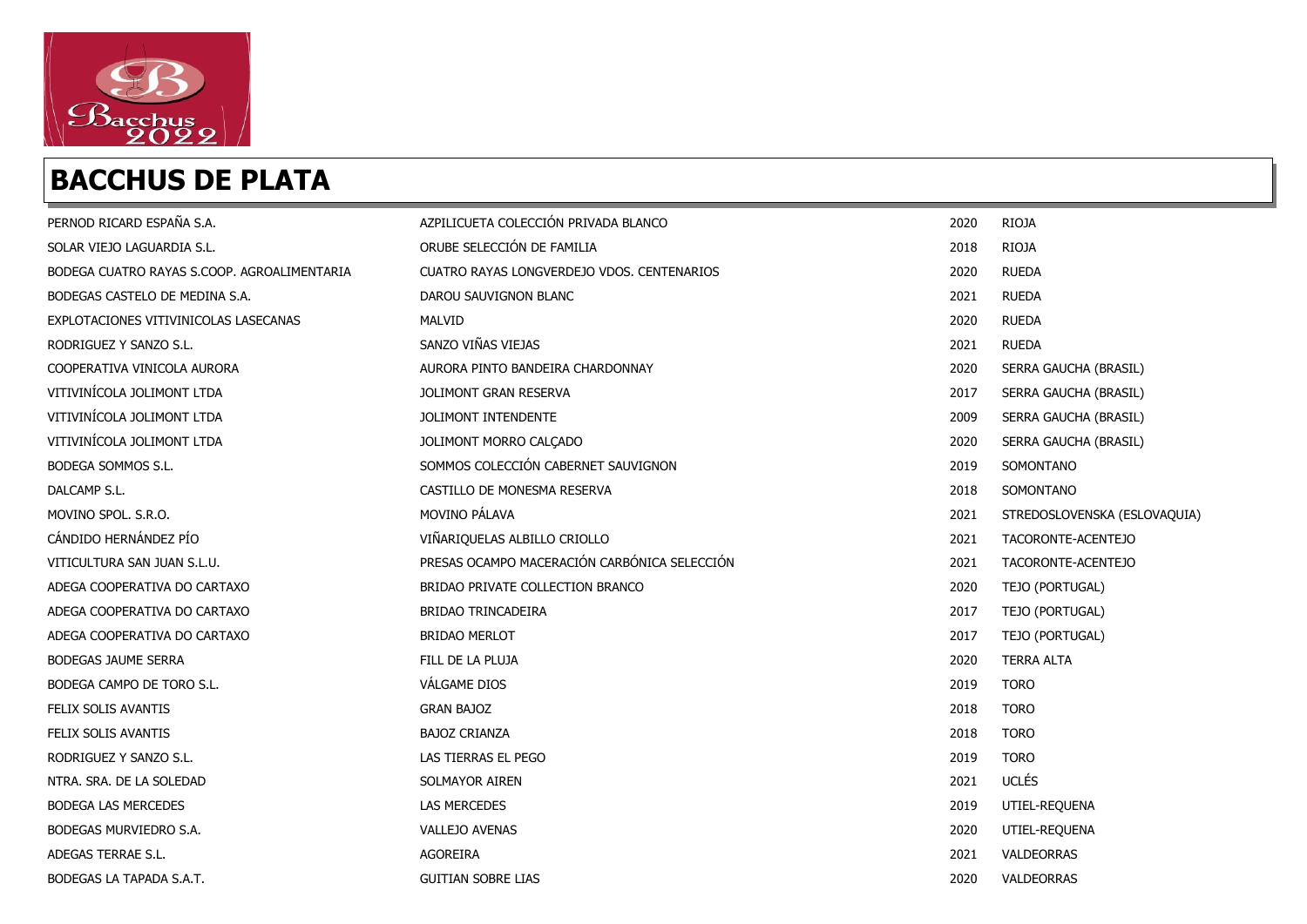

| PAGO DE LOS CAPELLANES S.A.                     | O LUAR DO SIL GODELLO SOBRE LIAS         | 2020 | VALDEORRAS                     |
|-------------------------------------------------|------------------------------------------|------|--------------------------------|
| VIÑA COSTEIRA SCG                               | CODOS DE LORANCO                         | 2020 | VALDEORRAS                     |
| VIÑA SOMOZA BODEGAS Y VIÑEDOS S.L.              | <b>NENO</b>                              | 2020 | <b>VALDEORRAS</b>              |
| MARQUÉS DE CARRIÓN                              | PATA NEGRA GRAN SELECCIÓN                | 2015 | VALDEPEÑAS                     |
| VINARTIS S.A.                                   | PATA NEGRA VALDEPEÑAS RESERVA            | 2016 | VALDEPEÑAS                     |
| <b>VINARTIS S.A.</b>                            | SEÑORIO DE LOS LLANOS AIRÉN BLANCO ROBLE | 2020 | VALDEPEÑAS                     |
| VINICOLA DE VALDEPEÑAS                          | CONCEJAL CRIANZA                         | 2018 | VALDEPEÑAS                     |
| BODEGA CLOS DE LÔM (HERSECA INMOBILIARIA S.L.)  | CLOS DE LÔM GARNACHA                     | 2020 | VALENCIA                       |
| BODEGAS MURVIEDRO S.A.                          | MURVIEDRO PASIÓN TINTO ORGÁNICO          | 2020 | VALENCIA                       |
| BODEGAS MURVIEDRO S.A.                          | MURVIEDRO CEPAS VIEJAS MERSEGUERA        | 2020 | VALENCIA                       |
| <b>BODEGAS VEGAMAR</b>                          | <b>VEGAMAR BLANCO</b>                    | 2021 | VALENCIA                       |
| CASA EMILIANA                                   | MAN CABERNET SAUVIGNON                   | 2020 | VALLE DE GUADALUPE (MEXICO)    |
| CASTA VITIVINICOLA SA DE CV/CASTA DE VINOS      | CASTA TINTA PETIT VERDOT                 | 2017 | VALLE DE GUADALUPE (MEXICO)    |
| CASTA VITIVINICOLA SA DE CV/CASTA DE VINOS      | CASTA TINTA CABERNET SAUVIGNON           | 2017 | VALLE DE GUADALUPE (MEXICO)    |
| CHATEAU CAMOU SAPI DE CV                        | EL GRAN VINO TINTO                       | 2016 | VALLE DE GUADALUPE (MEXICO)    |
| ORIGENES Y TERRUÑOS VITICULTURA                 | SIRENA PRIDE                             | 2015 | VALLE DE GUADALUPE (MEXICO)    |
| VIÑAS DEL SOL SA DE CV                          | <b>SANTOS BRUJOS</b>                     | 2018 | VALLE DE GUADALUPE (MEXICO)    |
| GONZALEZ BYASS S.A.                             | FINCA MONCLOA TINTILLA DULCE             | 2018 | VINO DE LA TIERRA DE CADIZ     |
| COOPERATIVA AGRICOLA LA AURORA S.C.A.           | LLANOS DE PALACIO (ROBLE FRANCÉS)        | 2018 | VINO DE LA TIERRA DE CORDOBA   |
| AGRICOLA CARRASCAS S.L.                         | EL TOMILLO Y EL VIENTO BAILAN            | 2020 | VINO TIERRA DE CASTILLA        |
| BODEGAS SAN ISIDRO DE PEDRO MUÑOZ SC DE CLM     | CARRIL DE COTOS ENVEJECIDO EN BARRICA    | 2018 | VINO TIERRA DE CASTILLA        |
| CASTILLO DE ARESAN S.L.U.                       | CASTILLO DE ARESAN SAUVIGNON BLANC       | 2021 | VINO TIERRA DE CASTILLA        |
| DEHESA DE LOS LLANOS S.L.                       | CIMA MAZACRUZ BLANCO                     | 2021 | VINO TIERRA DE CASTILLA        |
| VIÑEDOS BALMORAL                                | EDONÉ CUVÉE DE MARÍA                     | 2018 | VINO TIERRA DE CASTILLA        |
| VIÑEDOS BALMORAL                                | MILBERIT TEMPRANILLO & CABERNET          | 2019 | VINO TIERRA DE CASTILLA        |
| VIRGEN DE LAS VIÑAS BODEGA Y ALMAZARA SC DE CLM | LIENZO TINTO BLEND                       | 2017 | VINO TIERRA DE CASTILLA        |
| GIL FAMILY STATES S.L.                          | TRIDENTE TEMPRANILLO                     | 2019 | VINO TIERRA DE CASTILLA Y LEÓN |
| BODEGA DEL NERO S.L.                            | VALDELICEDA                              | 2019 | VINOS DE MADRID                |